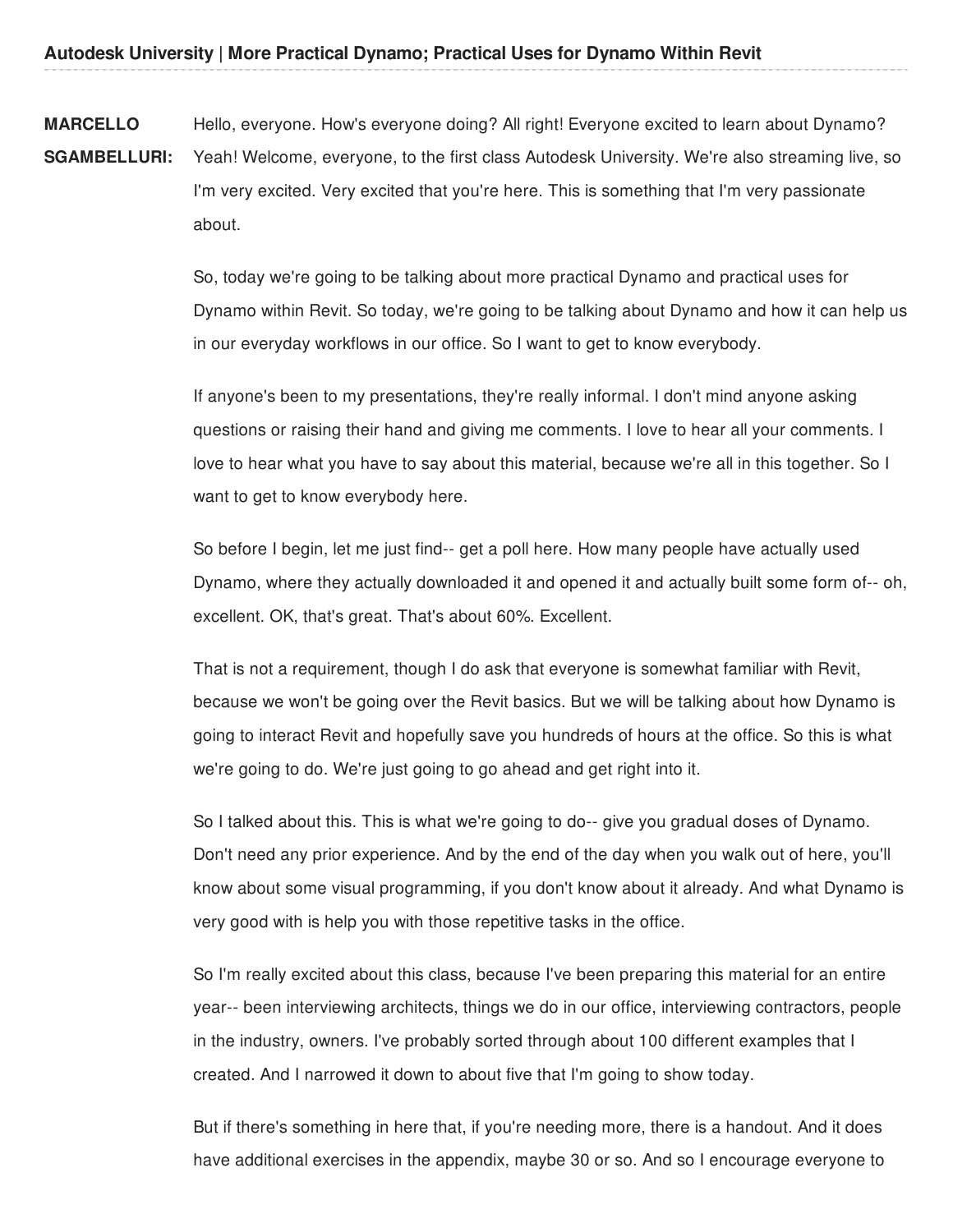go through that.

Now, how many people have actually-- it's not a test-- but how many people have actually downloaded the handout? How many people have downloaded the handout? Oh, excellent. How many people have looked at the handout?

Well, I always bring extra copies of the handout. So I'll pass these around. Make sure I get them back, although if I don't get them back, I'll be honored because I actually created something worth stealing. So do you mind, sir, to pass one to here and to here? There you go.

So I'm not going to do a huge intro, because I want to get right into it. We've got five awesome examples that I want to go through. Just remember, there's a lot of material out there through the handouts. And I'm very available. You can email me. My contacts are everywhere. I'll be here all week. I love to geek out about this stuff, so we can talk about it.

So if you're new to Dynamo, don't worry. As I go through the examples, you'll start to learn how to use it. This class was intended to be a part two to last year's part one that I taught called "Practical Dynamo." This one's a more practical Dynamo. Did anyone attend that class last year? About 20% of you. Excellent, good.

So let's just get right into it. I get excited about this stuff. Can everyone see-- can everyone see my floor plan views names over there? Maybe a little hard on the edge. Let me scoot it over, just so we're-- just so everyone's in line, because it is kind of over on the edge there.

Our first exercise is-- uh-oh. Let me see if I can get it over there. Oh, perhaps not. Anyway, you just got to look over there.

Our first exercise is something that we struggled with in our office and a lot of people have as well, which is your office standard has upper case text for views and sheet names and even text notes. How many people have a standard in their office where everything needs to be uppercase? And what do you do right now in Revit if you need to actually change these View Names right now? What do you have to do? Anyone? Go ahead. Anyone, raise your hand, anyone? You can shout out? What?

**AUDIENCE:** Dynamo.

**MARCELLO SGAMBELLURI:** Dynamo, yes Dynamo. No you're going away my punchline. [LAUGHTER] OK, I'll tell you what you do, right? You get the intern, go over here, you select on the View. You come over here to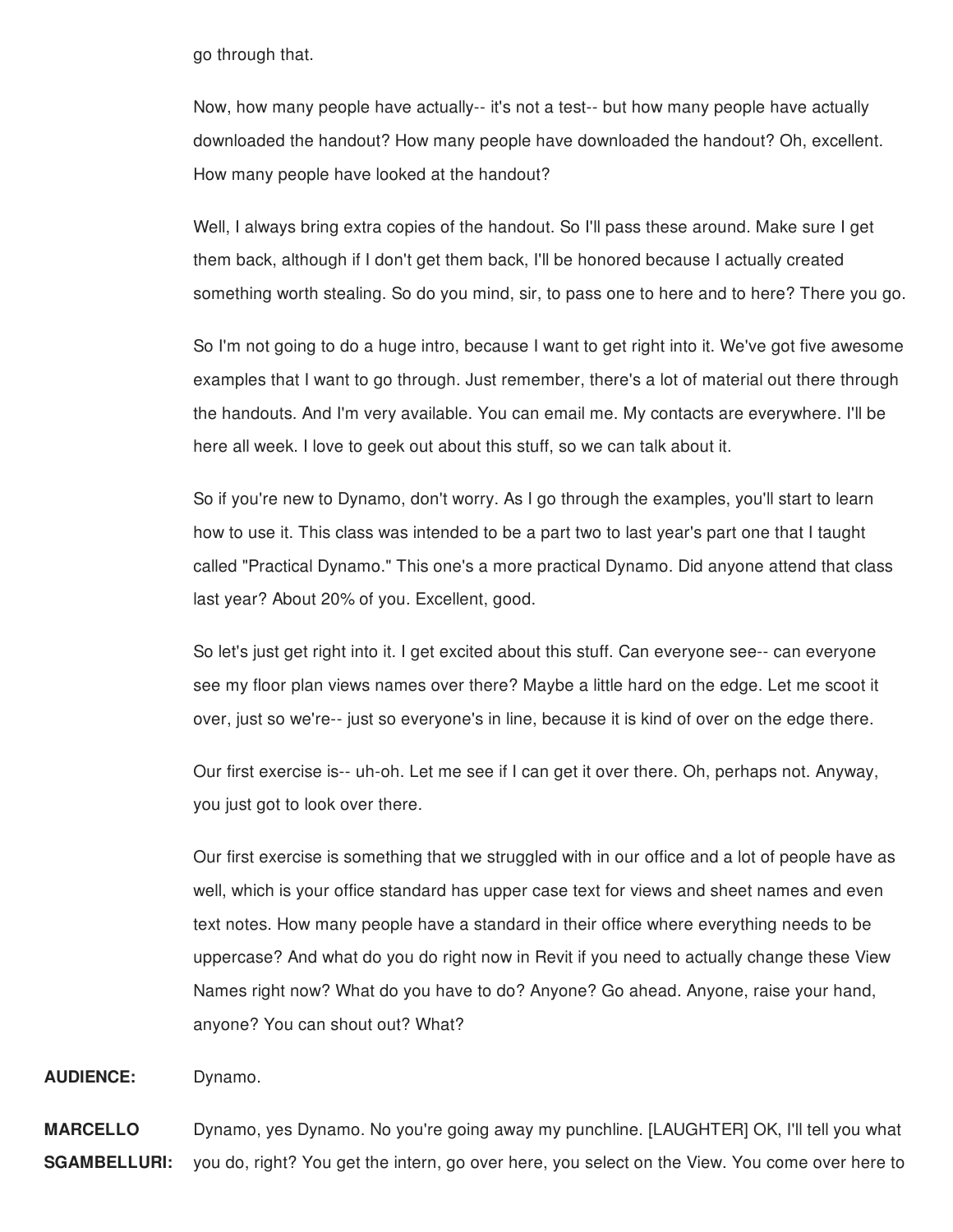its properties, view whether it's a sheet or a plan view.

You come over here to the View Name. And you gingerly click on there. And then you manually type in what you just saw but in uppercase, right? Isn't that correct? There's no- everyone on board with me here?

So I'm sorry. Was there a comment up there? So some of the stuff-- some of these examples just write themselves. What I'd encourage everyone to do is be a Dynamo hero. That's kind of my theme this year. I want you all to be heroes.

So when I learned Dynamo, I started saving hundreds of hours. And any time I'd visit our clients or architects-- I work for a structural office. And so we'd go to visit the architect, they'd say-- I talked to my architect friend when I was there. I said, are you using Dynamo? And his reply was, no, we don't use Dynamo, because all that computational design, we don't do it.

We do box retail. All our designs are square. Our buildings are square. We know the design. We know how it looks. We don't need to do Dynamo to do any of that for us.

And I said, what are you doing there? And he was working away over his computer. And he said, oh, that intern created all these sheet views and all these view names. And they're all in lowercase. I'm manually changing all these to uppercase.

And I said, Dynamo can do that for you. Let me show you. And I scooted him over. And I'm going to show exactly what I did. This is how it works.

So this is how ridiculously simple Dynamo is. Text to upper case, first we'll do view names. Then we'll use sheets. And then we'll do text notes. Watch this. This is so cool.

Ready? All you do is fire up your project and fire up Dynamo. It's in Add-Ins. And if you don't have Dynamo, go to dynamobim.org. It's completely free. It's an add-in. And it takes you about 30 seconds to download.

And I actually failed to mention who I am, didn't I? My name's Marcello Sgambelluri. I work for a structural firm, John A. Martin & Associates in downtown LA. So I got that out of the way.

Watch this. This is so cool. Now with Dynamo, it typically is better if you have dual monitors, because then you can work Dynamo in one monitor and then Revit in the other. But here, we only have one monitor.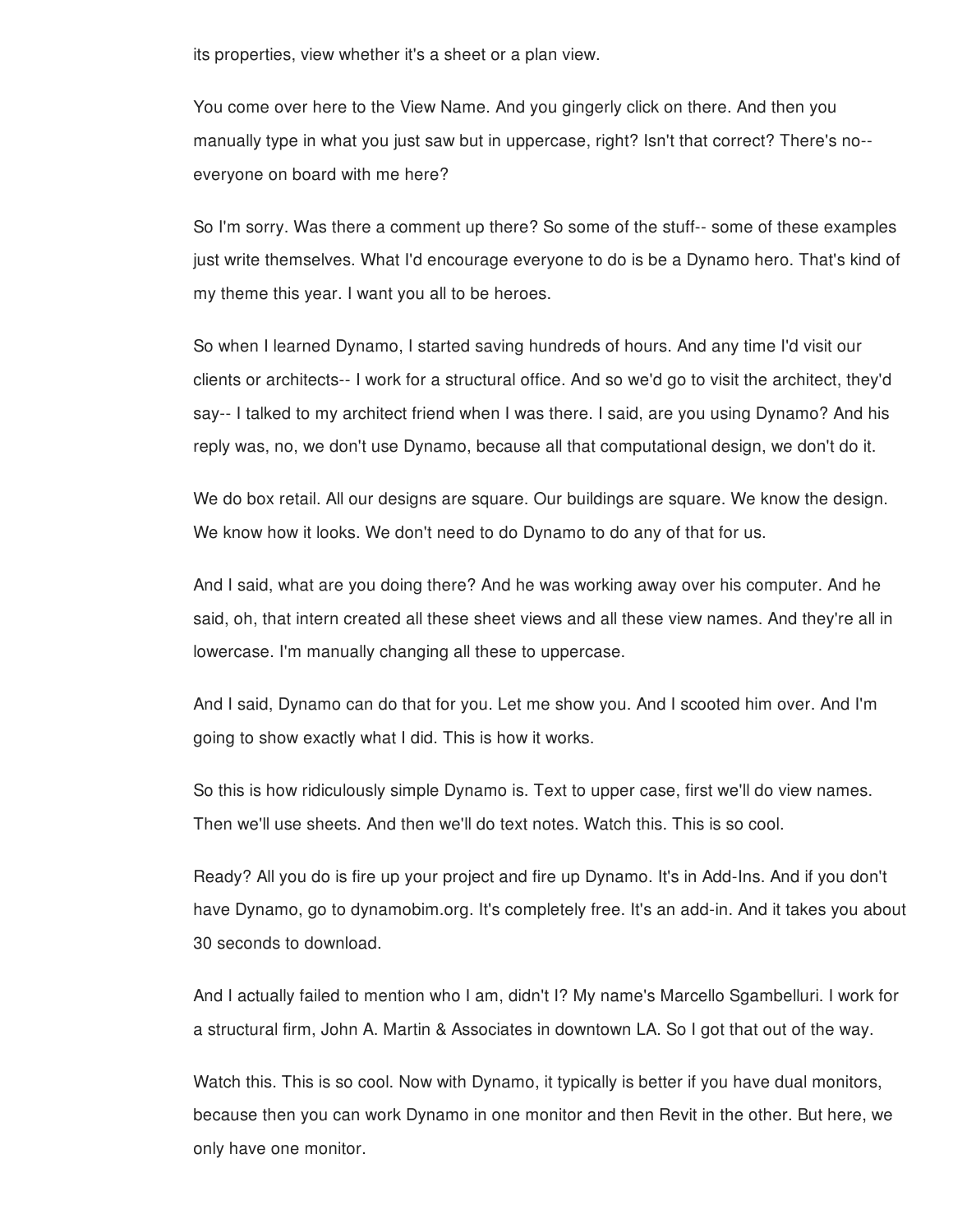By the way, how many people use dual monitors at work? Oh, OK. So we'll just have to shuffle these screens around. But anyway just bare with me.

Here we go. Ready? Dynamo. And isn't that counter supposed to be counting down? Someone? I see a counter there. I'll keep track here. They keep strict time because we're streaming over the internet.

So what we want to do with Dynamo, it's going to replicate the same process that you showed you what that intern does. So the first thing we need to do is select the View. Did you see what I did? But in this case, in Dynamo, you can actually select a whole bunch all at once. And in order to do that, we have to know a little bit more about Revit, which you all know, because you all said you're Revit users, right?

Take note that Floor Plan Views are actually system families. So if they're system families, there's a way we select it. When you open Dynamo and you want to select something in Revit, you go to the Revit tab over here. Then you come to Selection, pretty obvious.

And then you want to actually select the View Type. So you go under here under Element Types. Now, I know that's a little confusing. This actually, technically, is system family types. We're going to pull that list down, and we're going to look for the View Plan.

I'm going to come over here to the View Plan. There we go. Now, we just selected the type of the View Plan. That will take care of our View Plan. It's called View Plan, because that's an API language thing. It really should say floor plan, but anyway.

Dynamo-- you struggle with Dynamo with this language a lot of times, because Dynamo is heavily coded to interact with the Revit API. And it uses a lot of that same nomenclature. So you'll see things like that. But I'll help you along the way and interpret what that means. Just like Element Types, that's not-- it's really system family types.

So once we select the actual type, then we have to select every single one of those that's in the project. And all you do is come here and say, All Elements of Type. Now, what I'm doing is I'm dropping down these nodes, which are discrete functions. Now, when you want to pass information from one to the other, you pull information out of an output port-- just click on the wire-- and then you string it into on the left, which are called input ports. It's that easy.

Now, I do have to set something here called the Watch node, only in these instances where I select all these elements, because it doesn't have a good preview. It doesn't have a little watch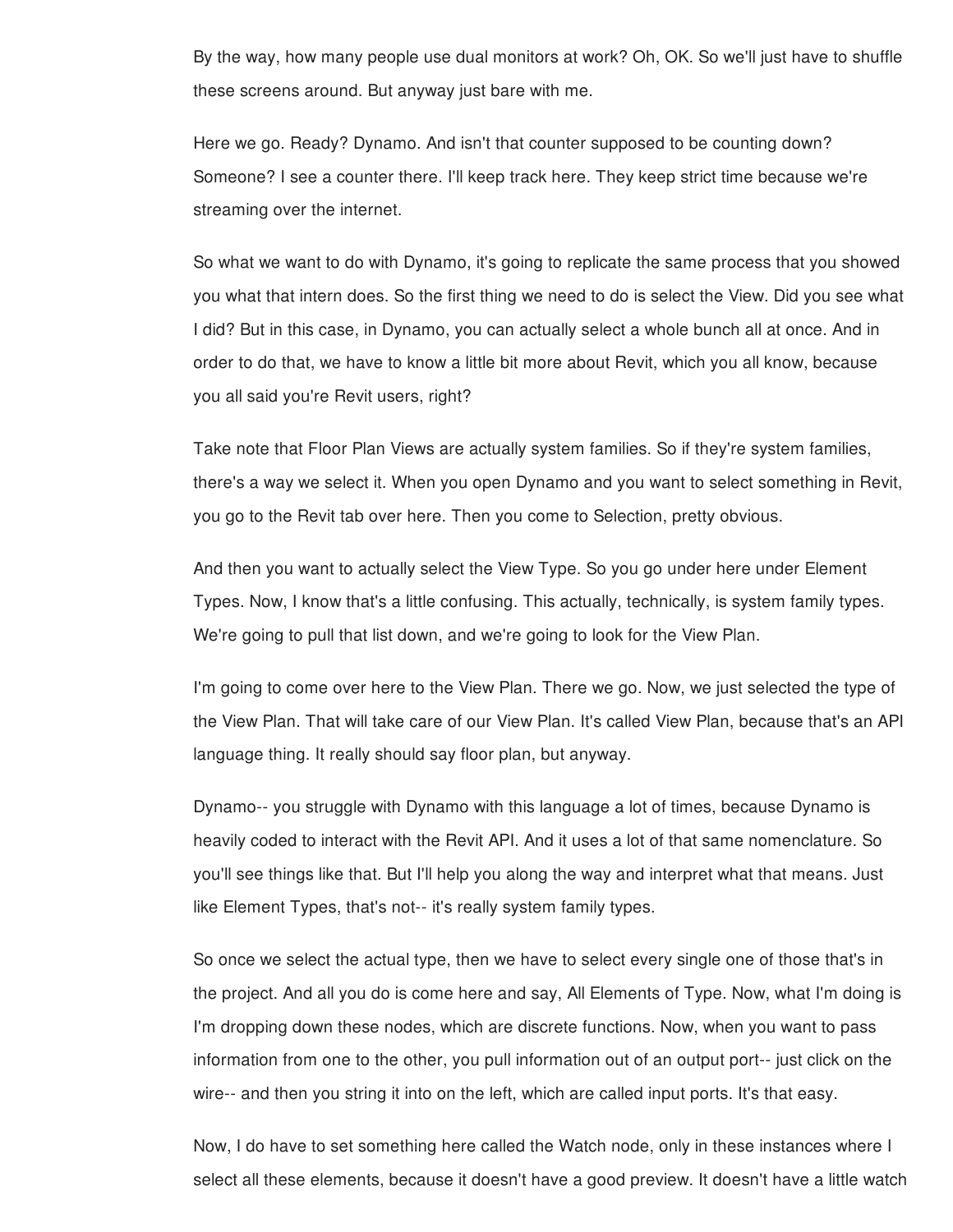button. But you can see now, Dynamo runs in lists and it actually select all the Plan Views. See that? It even gives the name, which is awesome. So now we selected all the Plan Views.

select all these elements, because it doesn't have a good preview. It doesn't have a little watch

The next thing we need to do is-- do you remember when we clicked on the View and then we went over and we clicked on the View Name? So what we need to do then is we need to get the parameter of the View Name. Do you see that? So this is the second most powerful Dynamo node you're ever going to use in your entire life. And it's called the Get Parameter node. It's a beautiful thing.

All you do is go here to Revit and then, let's see, Element, and under Element, Element again. And then you see this Get Parameter by Value? Now, I'm going to use this set for later. So I'll go ahead and drop that down too. Let me scoot over, so everyone can see this a little better. Just keep an eye over here and what happens?

So now all we do is we say Get Parameter Value. Now, what we do is it's asking for the element, what we want to actually extract. And that's just right here-- all these Plan Views. And then all we need to do is we need to actually get-- it's saying, feed me a parameter name. And do you see how it says, it's asking for a string on the input port?

So what would that parameter name be? What would that parameter name be over there? Do you see it? What is it? View Name. So just type in View Name. It's case sensitive. If you have a hard time with that, that's just the way it is, so deal with it.

But what you do is, if you want to make a string-- we're going to talk a little bit about DesignScript-- you don't need to actually drop a string node down. There are string nodes in Revit. That's so-- using string nodes and number nodes-- I'll get to it a little later-- Dynamo moves so quickly that you always want to stay in front of the cutting edge.

So string nodes for Dyn-- I mean, string nodes are so summer 2015. We're not doing that anymore. What you can do is you can just Double Click on the canvas. And you get this code block. Anything you put in quotes will turn it into a string. This is DesignScript, but don't necessarily know that.

So we say View Name-- View space Name, be very careful how you write it. But once you get it, you got it. And then you feed it in like that. Boom! And then you pull down this little watch, and it tells you all the names-- [INAUDIBLE] the View Names. There's a little bug there where it's not reporting these, but it's just not showing it, but it's still pulling the value out.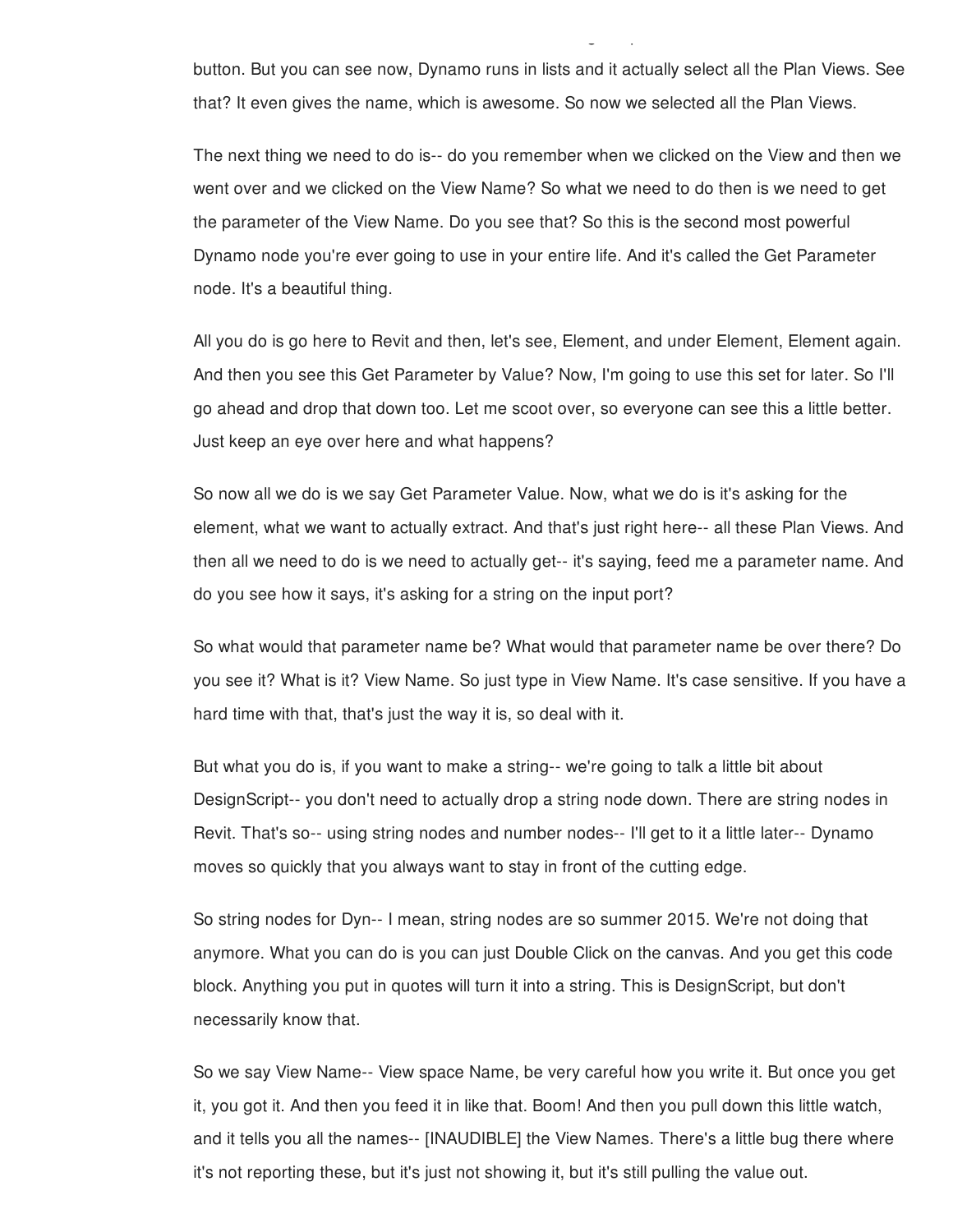So now, we actually got all the View Names. So now, just like the internet, the next thing you have to do is turn them all to uppercase. So now, we actually pulled all those View Names out and their strings. So all you have to do, Dynamo gave us a very special node called To Uppercase Case. Dynamo also has string functions, where you could do uppercase, lowercase, you can do searches, and you can add things, and it's really cool, a lot like Excel.

So in this case, we're going to go Upper. And if you can't navigate anything through the Dynamo window, just go ahead and type it in this search, and it'll show up as well. So you see this String to Upper? This is cool. We're going to go ahead and put that here and then feed that in, because we're feeding a string into the Upper. And then now, it just changed it to uppercase.

But do you notice it didn't change Revit yet? There's one more thing we have to do. We actually have to set the value to Dynamo. And that's the thing with Revit and Dynamo is-- I want everyone to wrap their head around the concept of how they work together.

We're working along, and we realize that it's very tedious to keep putting this uppercase, uppercase, and manually changing it. So then you look to Dynamo to help you. You fire up Dynamo. And you say, Dynamo, take over.

Dynamo grabs all these views, pulls out the strings, and turns them to upper case. And then it waits, because Revit can't do that-- turn to uppercase. And it's like, OK, what do you want me to do? Come on, I got this, what do you want me to do? And you're like, give it back to me.

And then Revit's like, give it back to me. So that's what we're going to do now. So we're just going to see this in and just update that Revit database. You got it? So Revit and Dynamo, they're just-- they're buddies. They work together and they create awesome things.

So watch this, all we have to do is take the Element-- it says Element. So anyone know what elements we're going to be pulling in here? These, right? The same elements, right? What would be this parameter name? Anyone? You can shout it out, because we're-- go ahead.

**AUDIENCE:** View Name.

**MARCELLO SGAMBELLURI:** View name, OK, cool. And guess what, we don't have to actually type View Name again, do we? We actually have one right here. See? So I can just pull out-- and you could pull multiple wires out of output ports, which is awesome. Thank you, Dynamo developers. That's really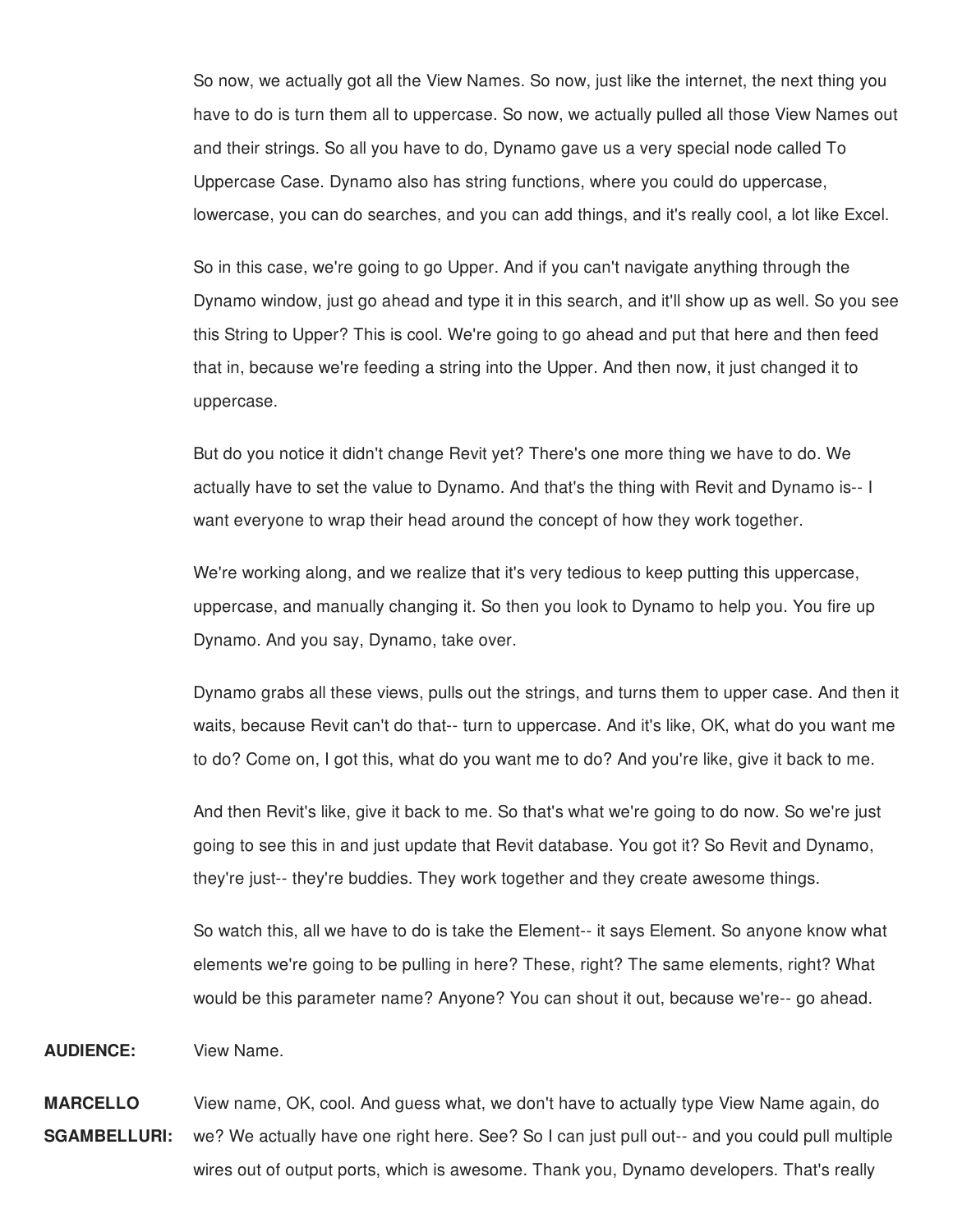awesome. Boom.

Now, what am I going to use for Value? What am I going to use for Value? [LAUGHTER]

**AUDIENCE:** String to Upper.

**MARCELLO SGAMBELLURI:** String to Upper. Everyone, I know it's hard to see. OK, ready, watch the magic-- oh, I hope this works. Watch the magic happen. Oh, oh, oh. Did you see that? I got I got a note.

> And now, Dynamo took over, and it said, hey, you want to change my View Names? Dynamo, you want to change my View Names? Well, do you want to name all the corresponding levels as well? Depending on your office, in our office, we say, yes. OK, ready, and it's done hopefully.

There we go. Do you see it? All uppercase. How awesome is that? Come on now, how awesome is that?

#### [APPLAUSE]

OK, cool. Now, it gets better. You're like, Marcello, you know what, that's all cool and fine. But you know what, oh, that intern, oh boy. You know what they did? They named all my sheet names, and they gave them all lowercase. Oh my goodness. What do I do? What do I do?

Well, sheet names are just the same as View Names, except they have a different parameter. Instead of View Name, they have Sheet Name. OK, cool. So ready? Here we go. So let's-- I'll get rid of that watch node. I will just copy everything. You can just copy and paste these.

Now, I want to disconnect this so I don't get in serious trouble here. Just, OK, so let's see. So now, Element Types, what do you think I'm going to be picking? Instead of View Plan, I'd pick View Sheet. Yeah, that's another API thing. I don't know why it's not called sheet view, but it's not.

So it's called Sheet- and you can type in-- let's see, View-- whoops-- View. And you can type here and it's smart, and then you can find the sheet. Here, View Sheet, View Sheet. Cool. And then this is not called View Name. It's actually called Sheet Name.

Now that should have pulled all the sheets. OK, cool. And then we're running it to uppercase. OK, cool. And then all we do is feed it right back in. You know what I want to do? I want to show you, when you click on a view, do you see here, it's called Sheet Name, right? So we got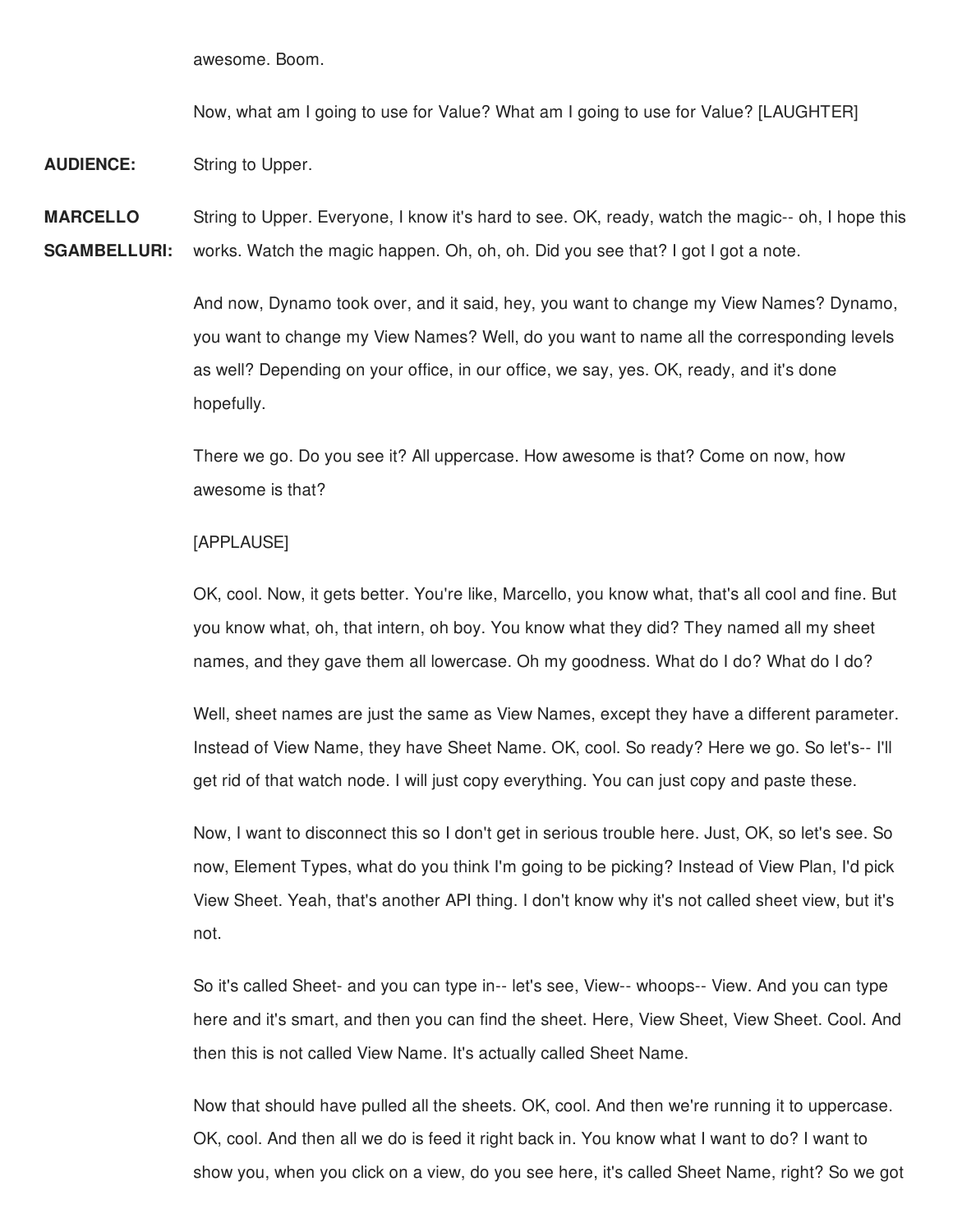it right? Sheet Name? OK, cool. Just had to double check.

Ready. Let's feed this in. And now, we got our Sheet Views. How cool is that? All right. Awesome, right? No, come on now, how cool is that? Oh, you like View Names, not Sheet Names? This is more powerful, because sheets tend to be up in your face when views are kind of buried.

So now, we got View Names. We got Sheet Names. What's left, do you think? What else do we have that we can put to uppercase? Anyone? Text notes. Yes, question there.

Will that work for placeholder sheets? That's the question. The answer is, since I selected the Element Type, the System Family type, it'll work for any sheet. Does that answer your question? Cool.

So now text notes are a little funny. But there's nothing too challenging that we can't handle. So what I'm going to do is pop over here to my General Notes. So a lot of times, text notes are long, right? I mean, hundreds of text, hundreds of text, right? Pieces of text.

And so it works a little differently. But we still use the same logic. So if I were to actually select on the text node itself-- do you remember when we selected on the view, we could actually look at the View Name and see what text was in the parameter? If you select on a text note, there's nowhere in the instance parameters and nowhere in the type parameters that actually shows the text. So there's no-- you're like, OK, what parameter do I pull out, right?

Well, I don't know why Revit set it up this way, but the text in a text note, if you want to access it through the database, it's sitting in what we call Properties of the actual element itself. So Revit has a good set of out-of-the-box nodes that can get you about 80% there. But there's times like this when you need to create your own node to do something like this.

And so out of the kindness of my heart, I created a custom note that will actually extract the text for you. And I'll show you how that works. And everyone gets it, and the dataset is completely available for you to download. So don't worry, you get all this stuff. And it works very similar.

So let me show you how it works. So what we do is, in this case, we have to add in a particular DLL, like this. And it comes over here. Now, do remember when we used the get and set of the parameters? For a text note, I just make the text note a little analogous, so that you can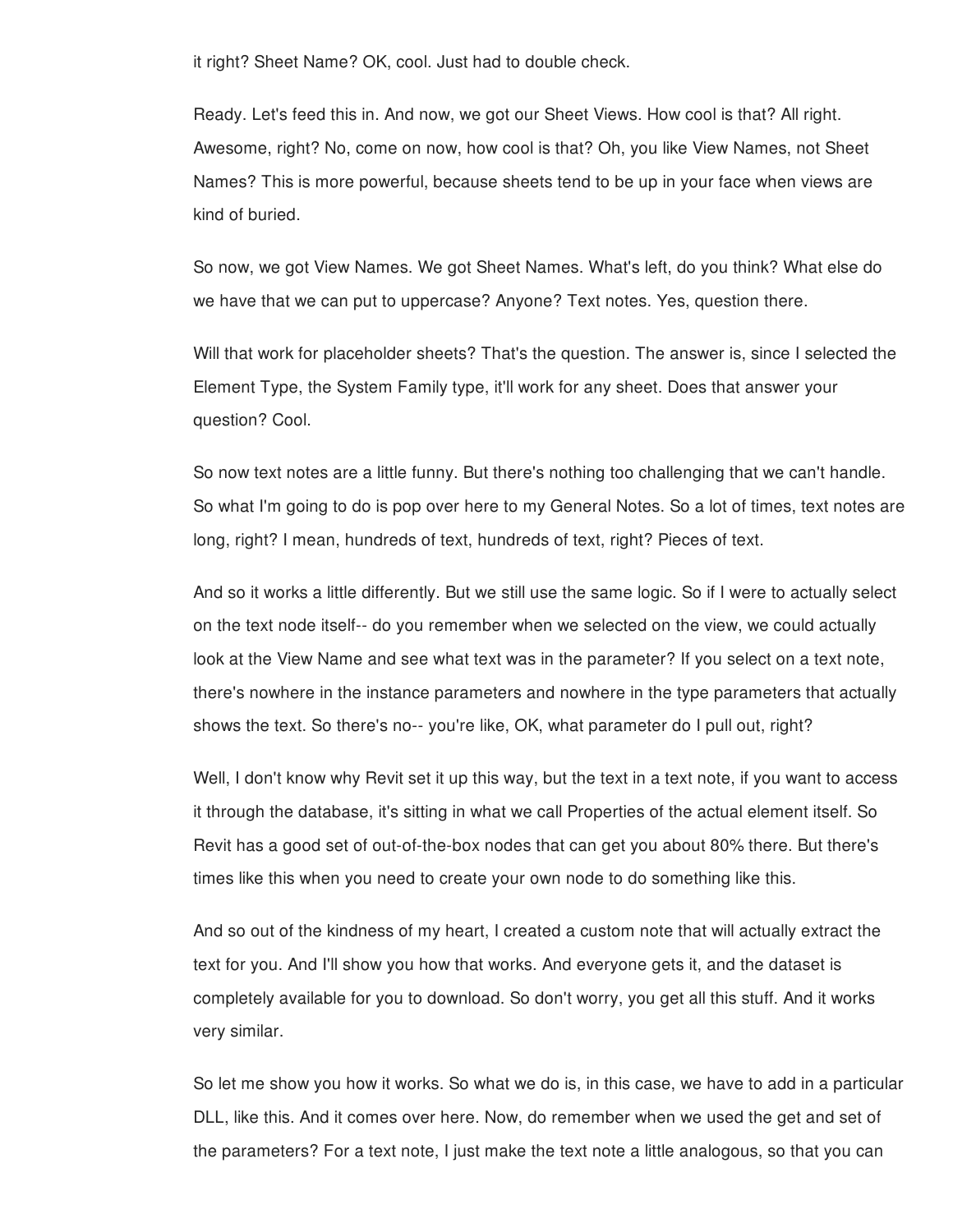get and set the actual text.

So I said, get the text note text and set the text note text. So that's what we're going to be using to actually make this to uppercase. So all we need to do is basically select all the text notes. So I will copy this again. You see this?

So this is Element Type. So instead of Element Type-- OK, everyone, what do you think I'd be pulling here? Come on now. What do you think I'd pull down that list, if we're going to select all the text notes? Text Notes, Text Notes, Text Elements, Yeah. Sometimes you don't know, and you just got to kind of look.

So Text, Text Note, Text Note-- oh there is is, on yeah, OK, there it is. Cool. So that pulled all the text notes. And let me get a watch note on here just to make sure I got it. Text Notes, there it is. Those are all the Text Notes.

Now, this says Get Text Note Text. This is a very powerful node, by the way. Everyone can have it. It's awesome. You pull that in there, and you pull that down. And do you see, it's actually pulling all the text from your Text Notes.

That's huge, because you can actually send this out to Excel. You can do other things with this very beautiful node. It's real powerful. And everyone can have it. Awesome. But there's some even better, which is the Set-- but let's get to that in a second.

So what are we going to do next, now that we pulled all the text out of the Text Note? What do we got to do now? What? Word upper uppercase. Yep, just go ahead and grab that again, Uppercase. Here it is, boom. Feed that in right there. Did it go to upper? Yep, Dynamo did its job. And then Revit said, please pass that back to me.

So then we can feed that into the-- see how it says New String Value? That's the actual text. And then let me zoom in for dramatic effect. And then our elements would be this one. And then you let go, and you watch the magic happen. Oh, now, how awesome is that, huh? Text Notes to Uppercase.

#### [APPLAUSE]

What would you have to do in the past? You'd have to copy that out to Word. You'd have to send it to uppercase and then send it back, right? So now, you save this-- it's a DYN file-- you save this as a-- you know what, why am I pointing? Let's do it. Let's see how it works.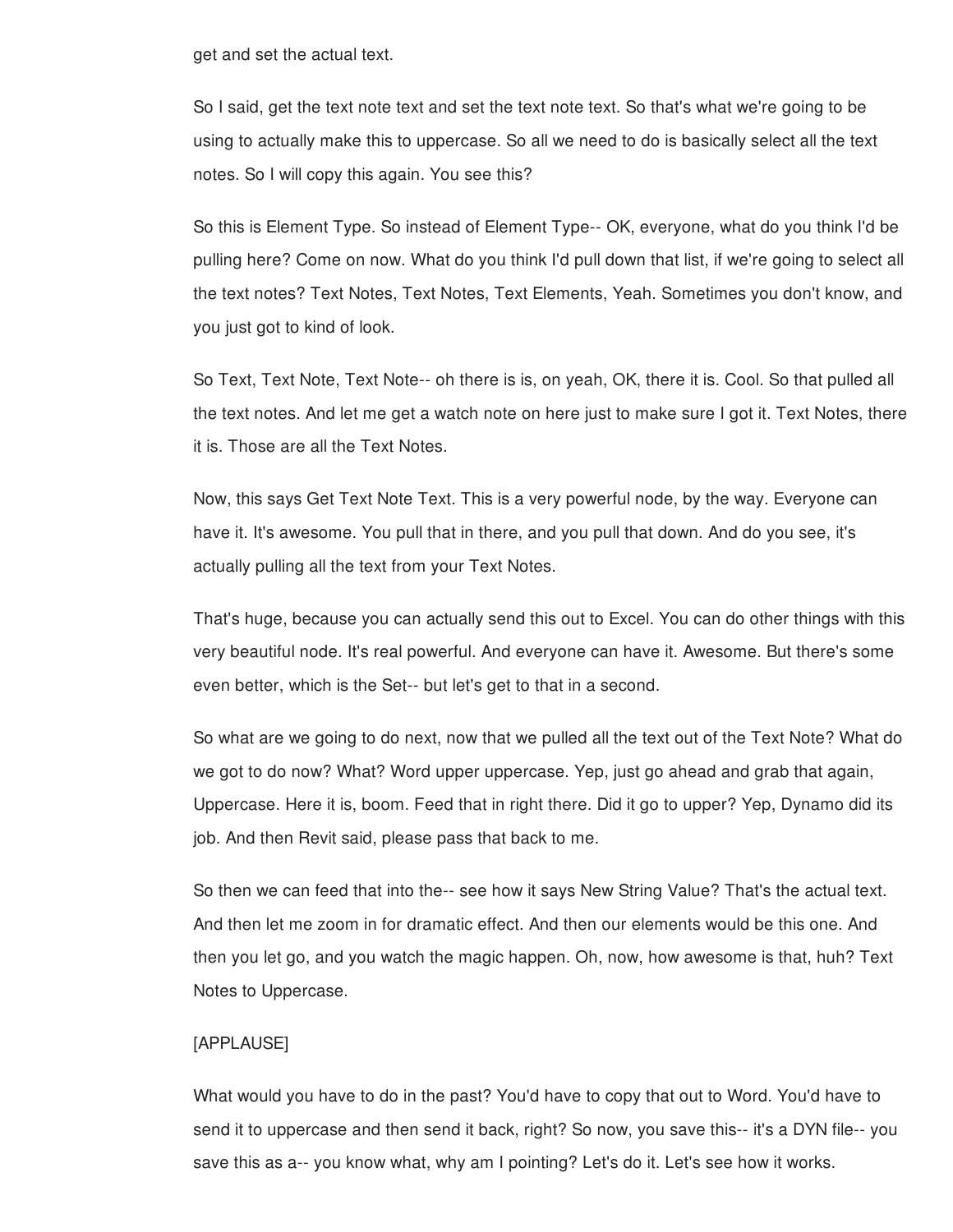Save this as a DYN file. So let's call it classupper, something like that. Now, you have this in your back pocket. It's also on the dataset if you don't want to rebuild it. You have this in your back pocket.

Now, all you have to do is go ahead and close everything, open up another project that you knew that intern was working on. And you go like this, Open-- one that you know for sure has text in lowercase, like this one, hopefully. Cool. Yep, here we go.

I guess this is similar, this is similar. And then we go ahead and we fire up Dynamo. And then we go ahead, and we open that classupper. I think that's what it was called, right? Boom. And then it says, corresponding-- oh yes, I do. And then you go boom. And then it propagates all those changes through your new project.

Come on now, how awesome is that? Isn't that cool?

## [APPLAUSE]

Don't give this to the intern, because they're going to go golfing. They're going to do this and then go golfing. Don't give this to them. Be very careful who gets this. Oh, no, better yet, you take this, then you go golfing. [LAUGHTER]

So does everyone see how Dynamo can have a very practical application in your office? Just one example, we'll go through some more. And yes, sir. Yes. Oh, yes, this is a good question. OK, yes. And oh my gosh, oh, we're geeking out already.

Do you know what, do you have a spotlight? This is what happened. I don't have time to show it, but it's in the dataset.

When I created the text note-- and there's was a gentleman and I both worked on it at the office-- the Text Get and the Text Set, when I was like, I can get any text note, any value, no problem. But then I was like, wait a minute. I could then set the value-- I can set any text into a text note. How powerful is that? It's in the dataset.

But if you wanted to make live links through your general notes-- like, for example, so-and-so, so on and so on, see splice detail. Then all you have to do is just type out the View Name, right? And then you write a little script. It's this long. I already did it for you.

And then it'll pull the-- out of that view, it'll pull into the sheet data, it'll find out what number it is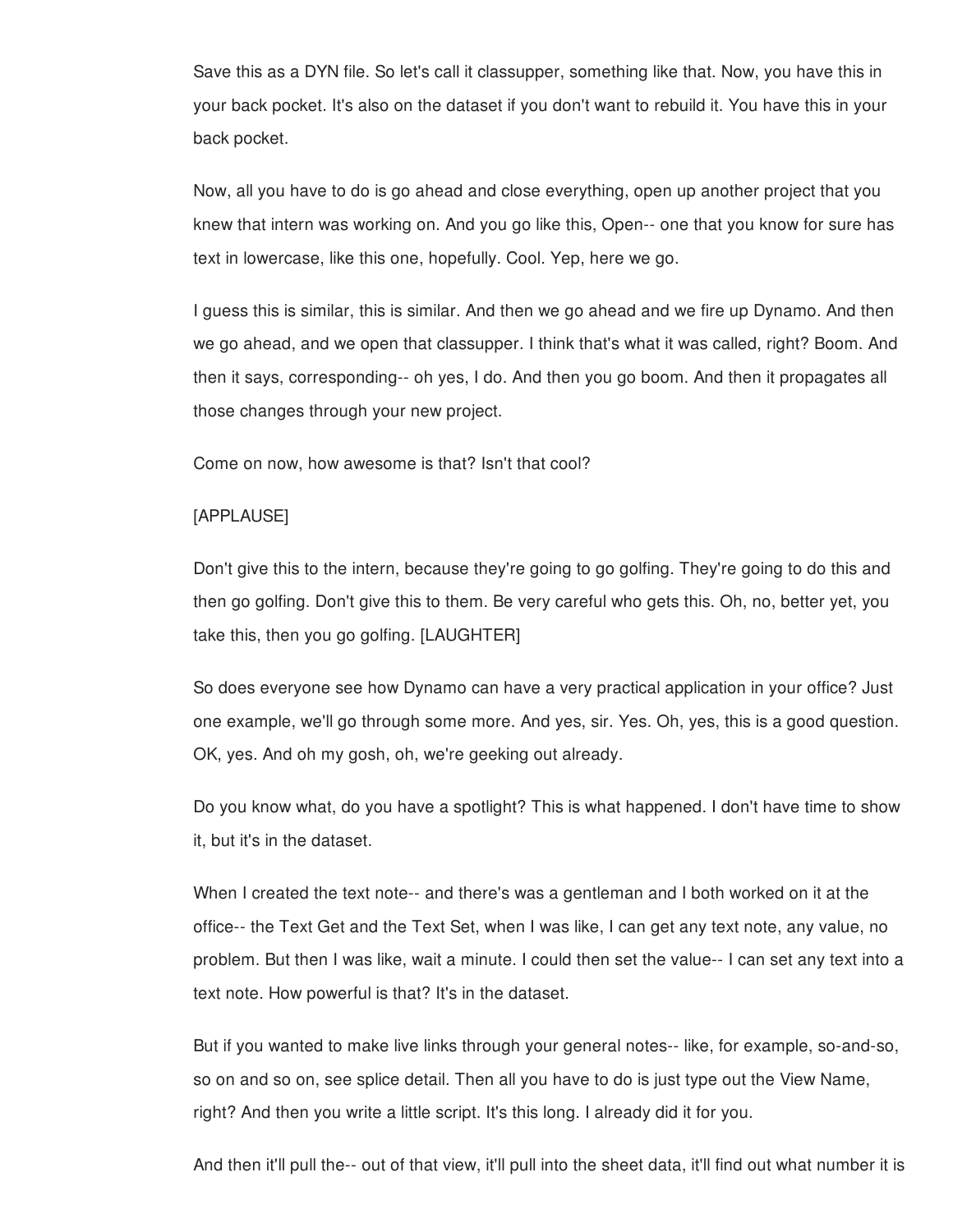on your sheet. And it'll find out what sheet it's on. And then it'll just say-- it'll automatically populate and say, that's on one on S or one on A101. You see powerful that is?

So you can have smart text notes. It's a beautiful thing, I tell you. So I'm really glad you're thinking like that. I had that ah-ha realization, although I didn't think I was going to have time for it today. So I kind of explained it to you.

Any other questions about that? If there any others, I'll set up my next one, but I am listening to you. Anyone have anything else? No? OK, cool. Oh, another one? Yes, go ahead. I'm listening.

Oh, good question. It's a good question. Do you lose all formatting when you do that? The answer is, first of all, I'm-- first of all, the word formatting and the word text note don't really go hand in hand too well inside of Revit at the moment, at the moment. But what it's doing is it's just pulling the text. You're using the same element. It's putting it to uppercase and shoving that text right back in.

So it's not changing the text type. It's not changing the colors. It's not doing anything. It's just grabbing the text out and sticking it right back into the element. So it will not change any of your formatting. And it won't change any of the color or any of the type or anything like that.

I'm sorry. If you have some returns, hard returns, things like that, that's a good question. If you have hard returns or some special formatting, I suppose it could disrupt it. But just keep track of it when you try it. I haven't vetted that 100% out. So I'm going to say it's possibly, yeah.

Yes. Is it possible to do a text in a schedule? Yes, absolutely, although that would require another special node. But I can't write one for you right now. So let's talk later, and we can collaborate on it.

So let's go ahead and move onto something that's also near and dear to my heart. It is something that I have struggled with and something that's just simply awesome to talk about. Howe we doing on time? OK, good. We're only about 30 minutes in.

So here we go. Roof beams, roof beams, have to talk about roof beams. I've got a structural system here with roof beams. How many people model roof beams in their office? No one? A few? How many people know people who model roof beams?

## [LAUGHTER]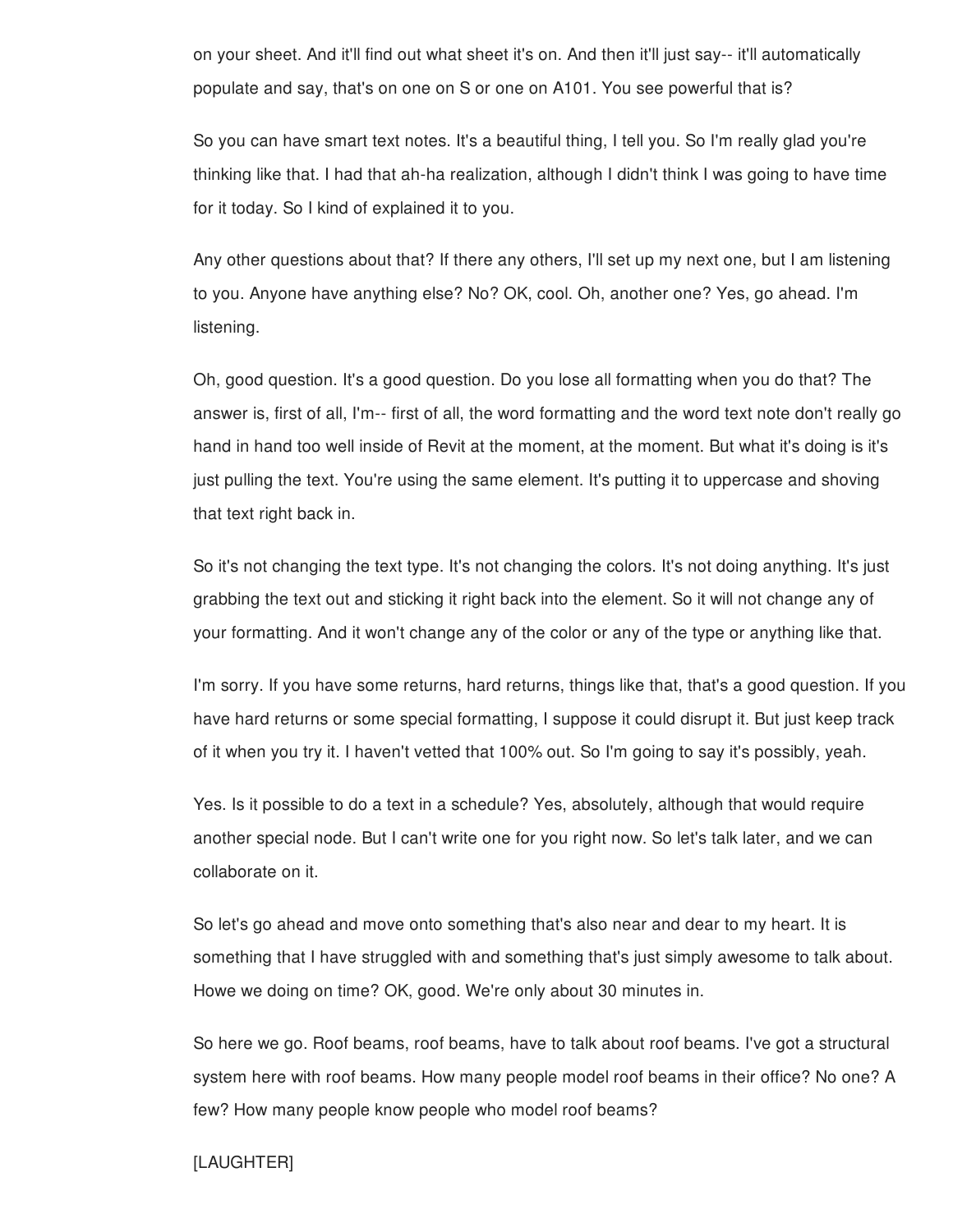Ah, that's better. So listen up, because you want to-- We have a lot architects in here? Come on, who are the architects? Cool. So what you do-- you learn this method, right? I'm going to teach it to you. And next time, you stroll into that structural engineer's office like this, and you go, I got-- I'm going to show you how to do those roof beams using Dynamo. It's awesome.

I'll run through it pretty quick. Right now, roof beams-- roof beams, when things are sloped, are a little unpredictable. Has anyone used beam system families? A few? Beam system families? Oh, but I just said, how many people use structural framing? OK, anyway. I understand. Cool.

Now, if you have some situations, beam system families work OK. Although what's really nice about beam system families, it'll put beams at certain placements along a particular path, along a particular curve or arc. But there's times when beam system families-- like if I wanted to put one on this bay, like this, they just sometimes-- they just sometimes-- they just sometimes let you down. You're like, oh, that's beam system fail. That doesn't do anything for me.

That's our new hashtag, beam system fail. Anyone tweeting? So I'm going to show you how to use Dynamo really quick. Structural beams basically are two-point click elements. So instead of using this-- I'm not going to say clunky, I'm going to say 16-year-old technology to model beams, we want to be cutting edge. We want to use 1-year-old technology, because we're cool.

So when you're a Revit user, you're cool. When you're a Dynamo user in the office, you're super cool. So you all are going to be-- when you go back to your office, you're going to be the cool kids in the office, I tell you. So you pass this, and you show it around. Even if you don't use this in the office, you want to share with people who do.

OK, anyway, watch this. So it's two clicks. So what you do is this. So what you can do is you can create a two-point adaptive family. It's really cool. So we go New, we go Family, and we come here to a Two-Point Adaptive.

How many people have used the Massing or Adaptive Component Editor yet? Anyone? OK, cool. So a Two-Point Adaptive, I'll go over it real quick. It's really simple to make a two-point adaptive with a line in between. And we'll use that as our guide to put the structural beam on.

Ready? This is how quick it is to model it. Ready? Everyone ready? I Who's timing me? Here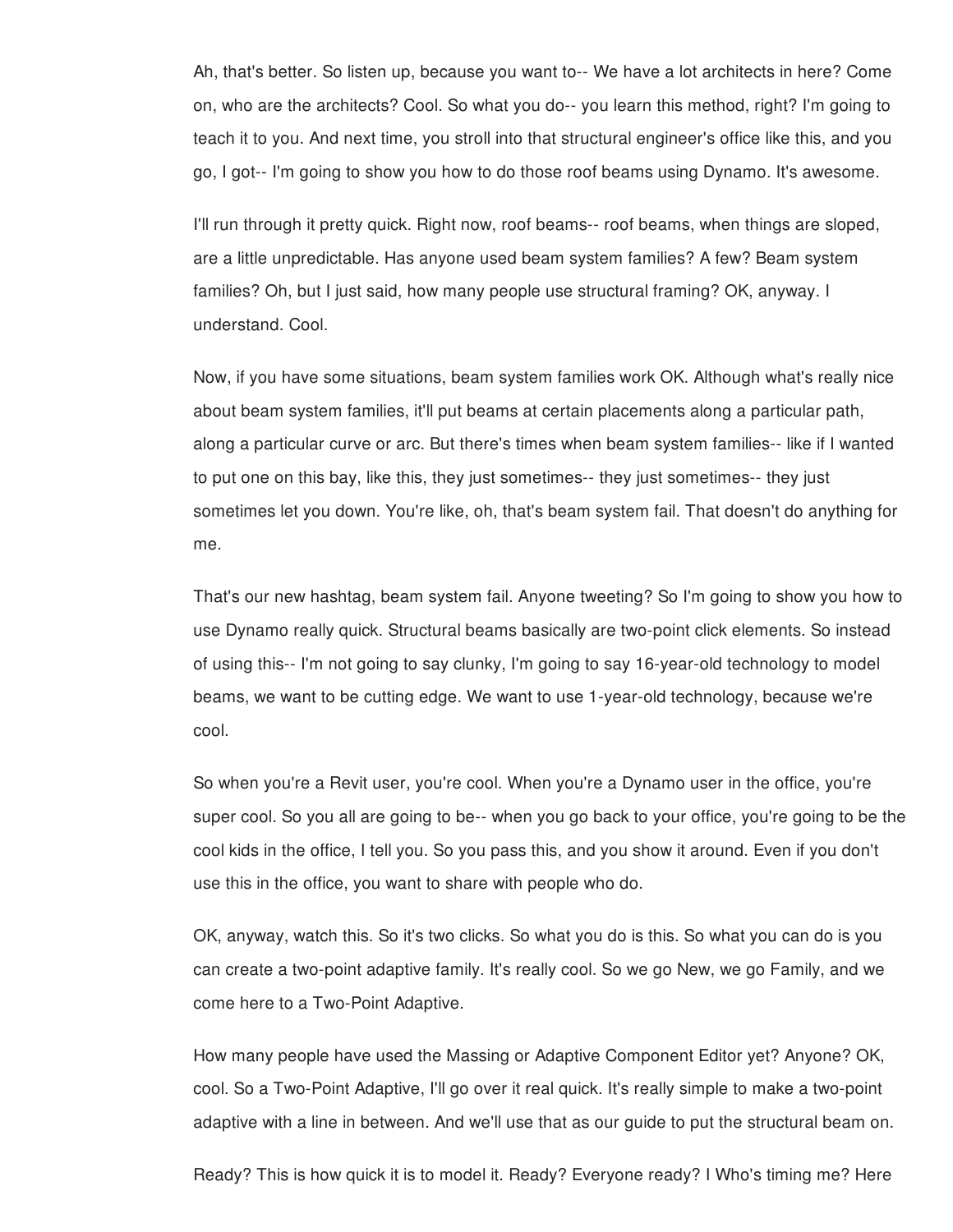we go. Ready, set, go. And we're done. It's that's simple.

So all you have to do is just basically place two points down, make the two points adaptive, and it's going to ask, where do you want point one, where do you want point two? It's going to put up a line in between. Do you see this right here?

I actually have one already set. What's a good idea is to-- actually, let's do that again. Go New, Structural Family. I do want to name it, so we go here to Adaptive Component, New, Two-Point, one, two. You can put them anywhere, doesn't matter. Select the two endpoints, Make Adaptive.

I do want to-- let's see. Oh, I can Load Into Project and Close. They're going to ask me to- let's see. Is it going to ask me to name it? Wait, no, I want to Save As. Save As, we'll name it this, so ac W 16 by 26. We are using imperial today. Yeah, that's OK. And we want to Load it into the Project, and say Yes. So now we have it. So here it is.

So what's really nice about the Adaptive Component is you can place a two-point, and then you can actually structure it anywhere you want along the beam. So in this case, I have-- let me see I got to go to-- I guess I have to go to Wire Frame. Do you see here, I can actually tab on this end?

And then what's really nice, especially along the arc length, if you wanted to place this structural beam along the arc length, at like, say, the quarter point, all you have to do is type in here 0.25. And it'll actually get it right at the quarter point. Do you see that? And then the same with this side.

Anyway, that's not the cool part. So let's say you lay in your structural beams. So you're coming around here and you're rocking and rolling. This is what you want to do, lay your structural beam in. Boom, one there. Say you want the one there, whatever one there.

And then all you do is come over to Dynamo, watch this. Fire up Dynamo. Lay all your Adaptive Components in. Then you come over here, and then you could start a new Dynamo session. And then all you're going to do is build a structural beam. So under Revit, under Element, you go to Structural Framing, Beam by Curve.

Now, since this is 3D framing that's sloped, you can actually-- you're going to feed in a curve, which will be these in a moment. Then you can feed in the Level. Level actually could be any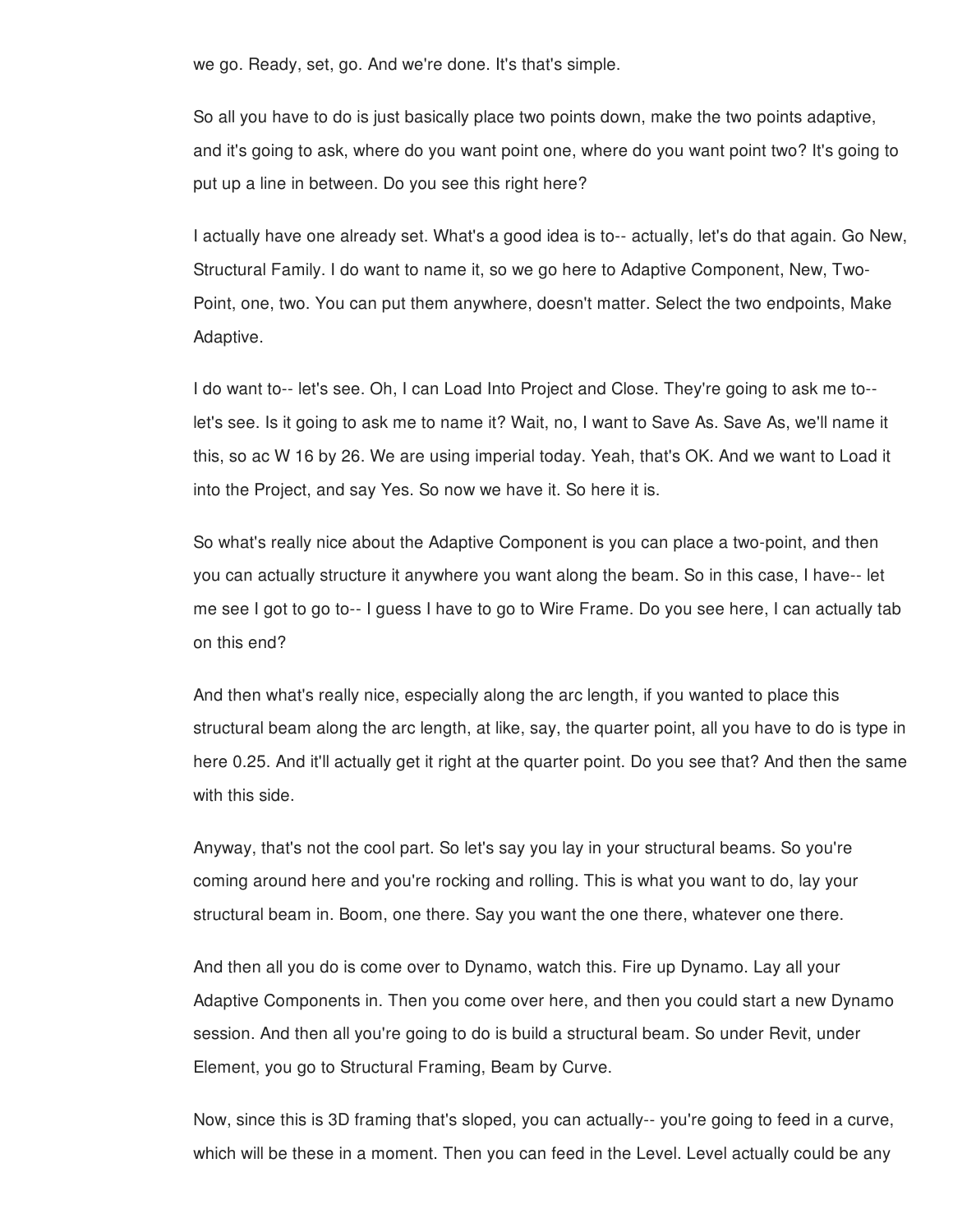level. So you go here to Selection, and then Levels. It could be any level, so I'll just feed in level one. Let me get it over here a little bit.

And then under Structural Framing Type, that's the actual name. So there we go Structural Framing Type. And then this node will tell you every structural framing type that's in there. We're going to use a 16 by 26.

And then now the curves, this is what gets really cool. This is not necessarily to teach you how to do structural beams, but how to extract geometry out of Revit. I want to select every one of these Adaptive Components. So in order to do that, I'm going to go ahead and select Family Types.

Family Types are the loadable Family Types in the project. This has every single loadable Family in your project, which is really cool. So if you want to know what every loadable family is in your project, just drop down one of these Family Type nodes and pull it, and you see everything in there. It's really awesome.

So I'm going to select this one that we just created. I then do-- since I selected the Type, I have to select All Elements of Family Type, which is this one. Remember, we got to select all the instances of them. Now, we have them selected, but Dynamo doesn't know what a family is. It doesn't. Dynamo is like, what is this? So you have to convert it to Dynamo geometry.

So in order to do that, you have a node here under Revit, under Element. Then under element, you say Curve, and it says Element Curves. This tells Dynamo, reach into my family and pull out all the curves you see. Very powerful.

Doesn't have to be a curve. It could be a Solid, if you wanted a wall. It could be a Surface, if you had a curved surface. In this case, we're just doing curves. Boom. Look at that. Oh, that's so pretty. Look at all those curves.

Dynamo also gives you a preview of the actual elements. See, it looks similar, right? Those are the curves. And then all you do is just feed that right back in. Boom. And did you see how it built those structural beams right over here. Isn't that awesome? That's cool.

## [APPLAUSE]

Yeah, no, that's really cool, because watch. Now what you do is you just tell Dynamo, OK, hey, Dynamo, just hang out for a while, let me do more business, let me get some business done.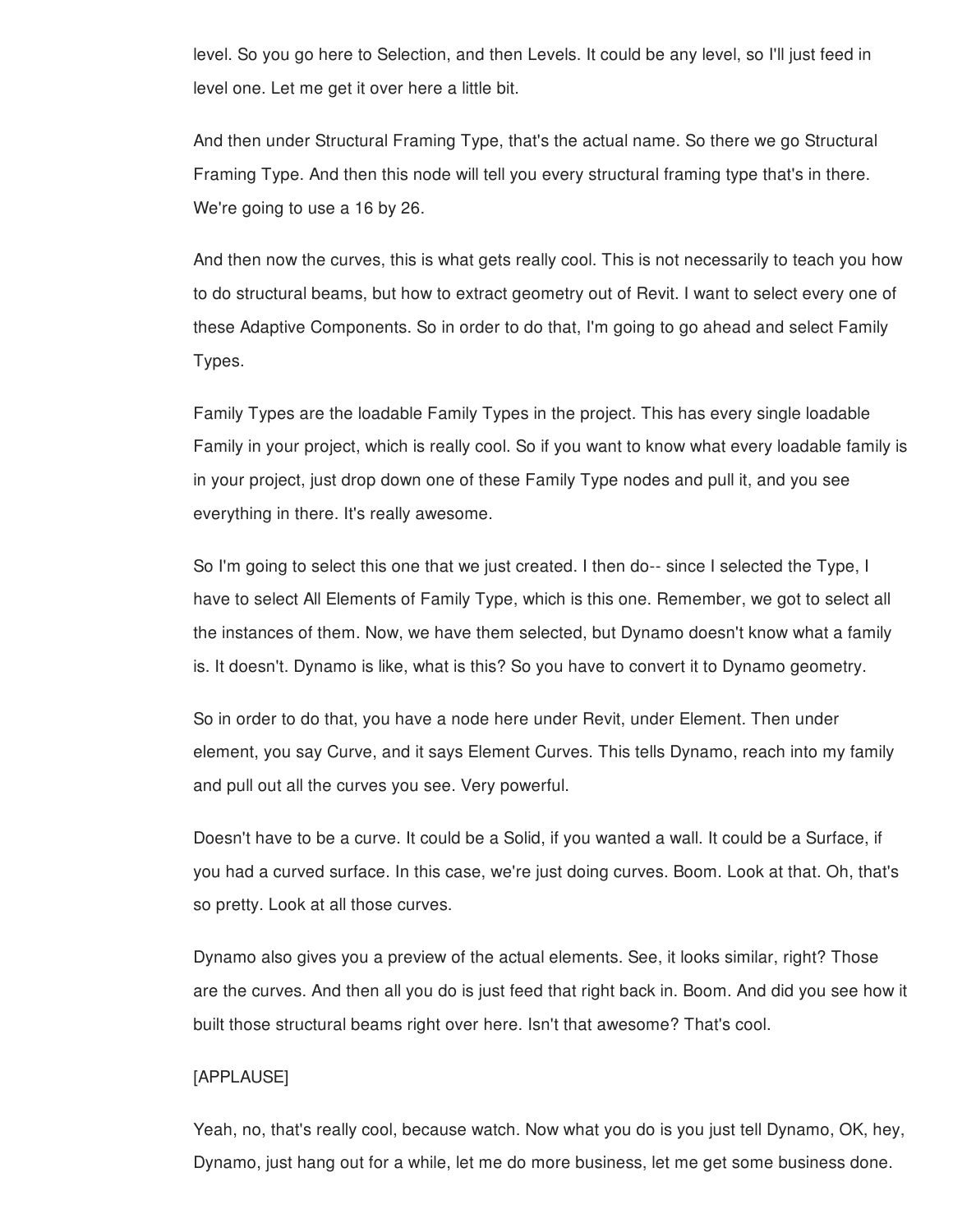You go over here. You grab your Adaptive Component, and you just start rocking and you just start rolling, like this.

And do you see any time you finish your transaction, it's building it right on the spot? Isn't that actual? Oh it gets better. Wait. Hold on a second, it's-- that's nothing. Watch this. Oh, that jumped on me, huh? That's OK. Leave that there.

Watch this. Because we made an Adaptive Component-- actually, I realized this about a month ago when I was prepping this stuff-- you can make it in-place mass and you can replicate the- oh, let me cancel this-- you can replicate what we did with the beam. Let me see. Uh-oh, did I mess it up? Uh-oh, uh-oh, did I crash it? Uh-oh, I crashed it, didn't I? Oh, no, I lost my momentum.

## [LAUGHTER]

Let's close the program. Dynamo is in alpha, so this is excusable, everyone. Let's close it, because I had some awesome momentum going in there. Let's see. Let's see if we can do it.

Let's get going again. Ready? Oh, we're doing great on time. Don't worry, everyone. Let's get up and running again. Any questions while I have fire this up again?

- **AUDIENCE:** Mr. Sgambelluri, are there any log files in Dynamo. For example, if an intern in my office got a hold of it, is there any easy way to [INAUDIBLE]?
- **MARCELLO** The clicks?

#### **SGAMBELLURI:**

**AUDIENCE:** --to do it.

**MARCELLO SGAMBELLURI:** The question was, is there some kind of log file or tracking with Dynamo? Currently, not that I know, although it is possible if you were to code something like that, that is possible. So I can connect you, Will, with the developer to get you going on that, if you need to.

> So anyway, let's do this. I got one midway. So I want to show you-- so we go Open. Let's see if we got one going on here. Get one final. So let's see, what family type do we have in here? We got the Two-Point.

So let's see, it's called Two-Point Adaptive. I'm just not going to recreate that name. That's what I'm doing here. Do we see it? There it is-- Two-Point Adaptive. Did it do it? Looks like we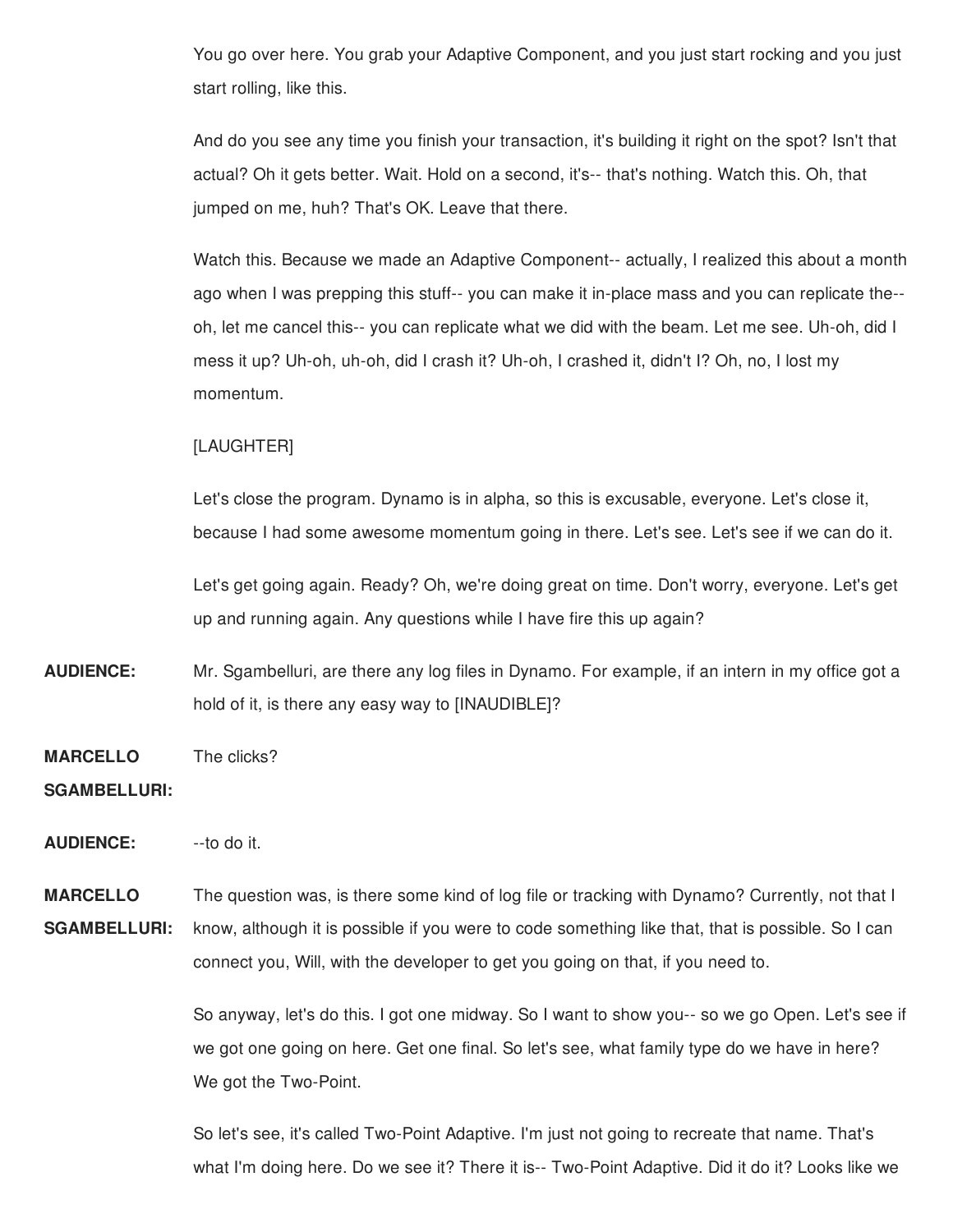lost our-- so it looks like we lost our momentum there. But, OK, anyway, it's in the handout. I want to move on.

But all you have to do is place structural-- all you have to do is place Curves on it-- oh, never mind, I'm going to do it. I'm going to do it. No way, man, you're not getting away with this, Dynamo.

Here we go. Ready? In-place mass. Here we go. I just got to push Play again. OK, in-place mass, boom. Now, here we go, line through points, Follow Surface. All I'm doing is putting a mass line on top of this beam, which is also amazing, by the way. The Massing Editor is awesome.

I'm posting a point here and there. And it's actually going to follow that curve. When I do a class, I always like to give little tidbits in between, not just the core. So if you want to actually take a curve and make it follow a surface, whether it's a top of a beam or whatever, you can do Follow Surface, put two points down, or three, or whatever. And then you can over here, and it actually gives you relative location based on the beam.

So in here, I put 0, 0. And it would actually put it at that end. And this one would be based on the-- and this is UV-coordinates, so that would be probably four something, I suppose, Yeah, there we go. OK, we got that.

And let's just put one here on this end. And we're going to divide it. Uh-oh, here. Slightly off axis, yeah, but not really. And then we're going to divide the path, boom. So I guess we're at the 20% points.

And then all you have to do is come over here and place on one of your Adaptives that you just made. Click on this, and hit Repeat. And since this is an Adaptive Component nested within a mass, when you click Finish-- that's OK-- when you click Finish-- oh, I don't have it run automatically-- you go like that, then you see that?

How awesome is that, right? So you can actually take your Adaptives and replicate them. So take this and show all your friends. You'll be cool. Any other question before I move on? No? I'm sorry.

So you know what you do? This is what you do. I'm just-- OK, one more thing. Take matters into your own hands.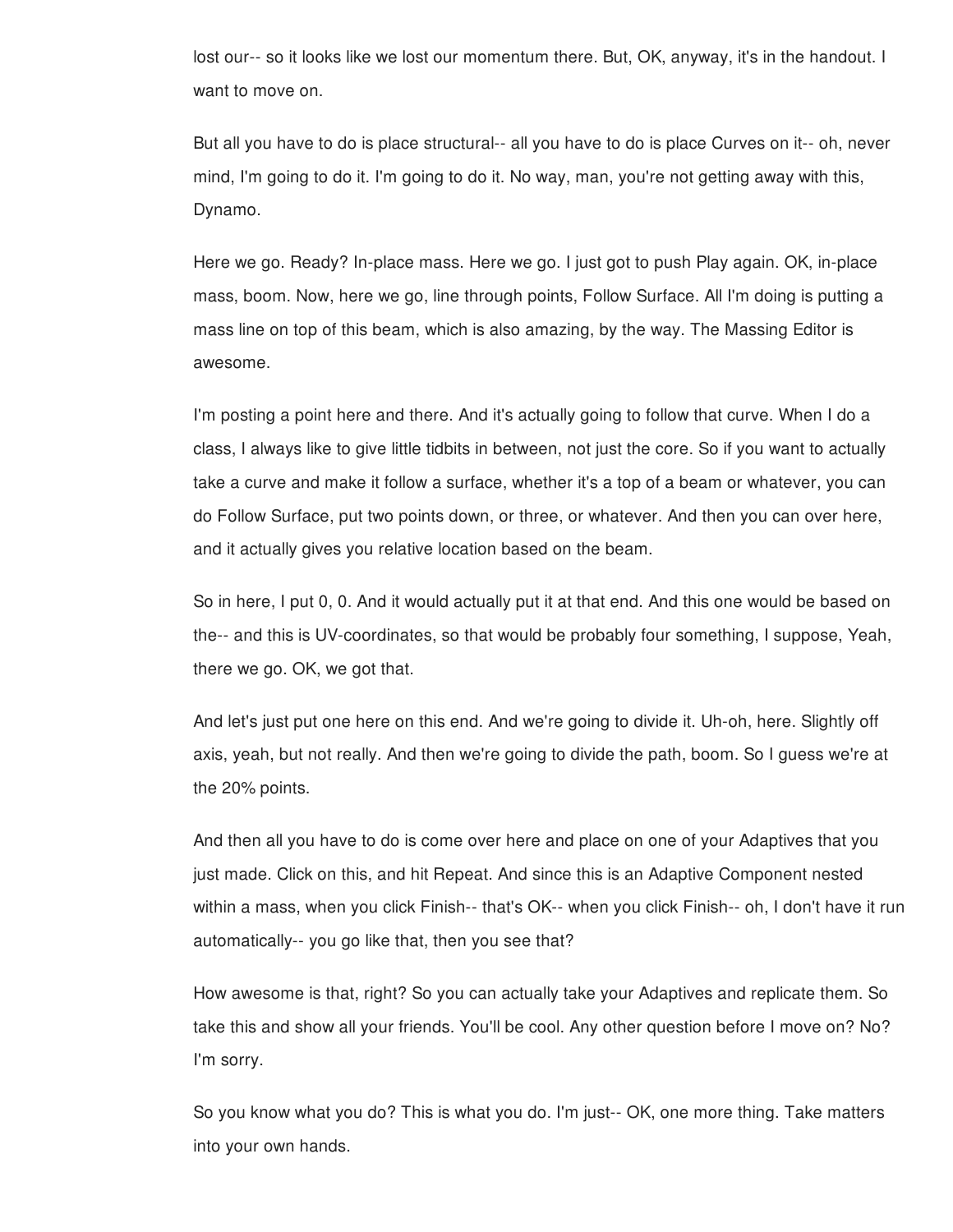As an architect, you got a new opening or something. Put that framing in for the structural engineer. You'd be like, hey, you know what? I got an opening over there. Hey, structural engineer, can you frame it please, because I'm-- hey, how come you didn't frame that yet? Oh, you know, I got things to do, right?

So what you do is you go ahead and frame all that out for them. You just have yourself a framing party. And then you'll say, those changes, hey, look what I got for you, structural engineer. And they'd be like, oh, I love you, thank you. And they just need to verify it and size it, right? But it's awesome, it's just awesome.

So everyone ready to move onto act number three? OK, cool. Are we good on time? Oh, we got 50 minutes. Yes. Is that counting up or counting down? I can't tell right now when it's equal.

So I'm going to go out a little bit on a limb here and be a little risky. But I want to talk to you about the next thing, which is really cool. I've been developing this over the last year. And it's something that I just take near and dear to my heart, which is auto dimensioning.

Auto dimensioning right now inside of Dynamo is nonexistent. But I came up with the method to actually create dimensions using Dynamo and feed them into Revit. And I thought about some situations at which it would be applicable. And I'll show you some of those now. And later, if you want to talk about other situations, I'd be happy to talk about it.

But there's two that I came up with that I thought would be a good idea, just as an intro to show you how this node works. And everyone can have this-- the auto dimension note. Everyone ready? OK, here we go.

By the way, I always like to give you little goodies, and so this is actually a sample file. And it's got an actual telehandler in there, so you can have that, play with it, do whatever you want with it. It's completely parametric. I do teach a class on Thursday-- a lab, two labs on Thursday that will go over how to animate those kind of-- rotate those kind of things and move them around. So here we go.

So let's talk first about-- actually, let's go ahead and jump right into this slab. So here's our slab edge. And I thought, what we do in our office and a lot of our clients do is they have to dimension to edges slabs. Does anyone have to do that, dimension to edges slabs? A few of you? Does anyone know anyone who has to dimension to edges slabs? A few?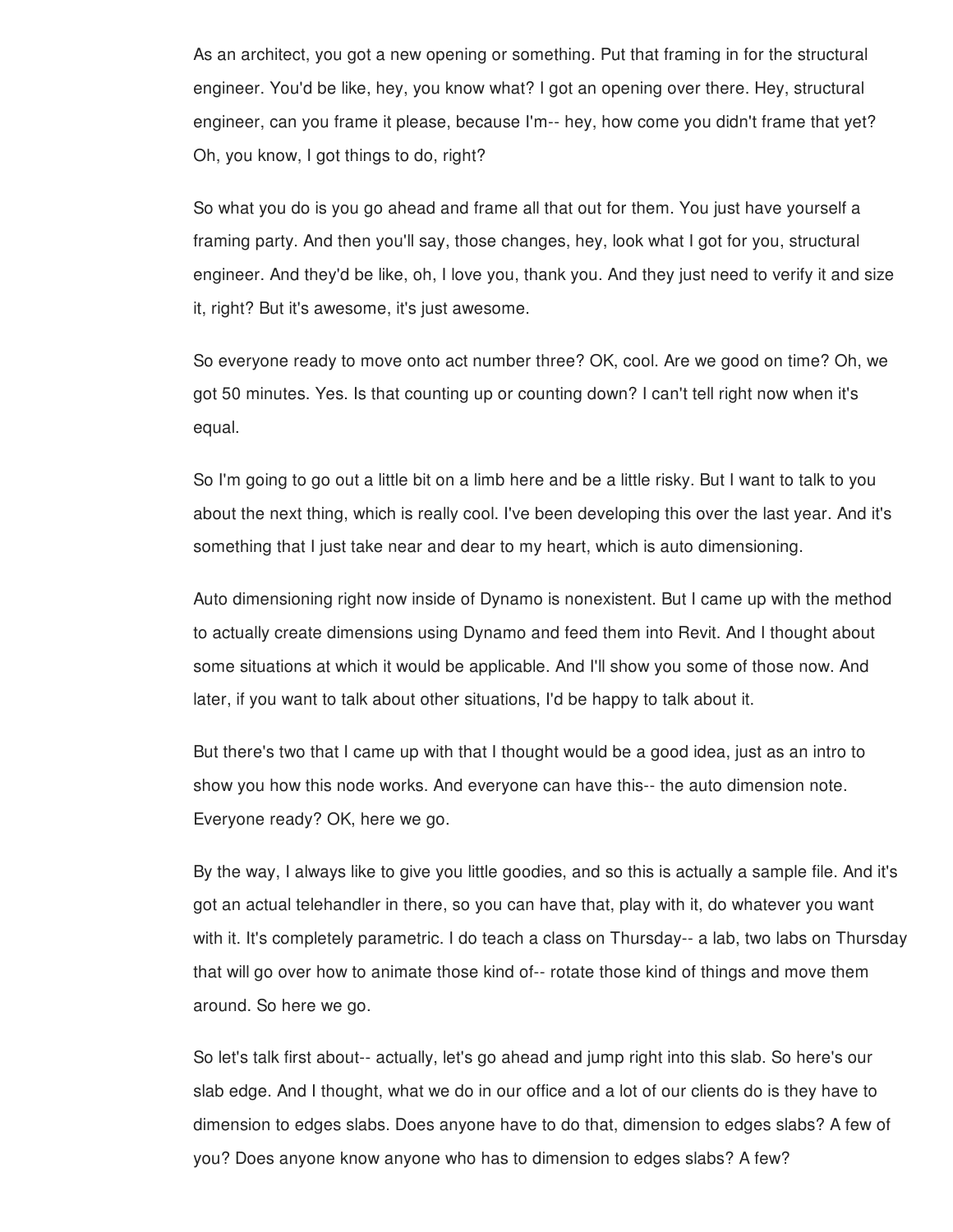This will actually dimension to the edges slabs. But also, it does off-grid columns. Anyone have to dimension to off-grid columns? Anyone? Just a few? So it does both. So anyway, let's give it a try. Ready.

So what we do is we come over here and open up Dynamo. And then we come over here, and we can start with New. And then this is another custom node, so I'm going to go ahead and add it in Dimension. And it'll show up right here. And it's called Dimension Element. Everyone see that?

So this does two things. It'll actually do off-grid columns. So let me go ahead and copy one of these off-grid columns around like up here maybe. It does off-grid columns. Like, say you had some off-grid columns there that you actually need to string dimensions to.

Now, what this dimension node will do is it'll select all the elements that you put in here. And it'll auto dimension them to the nearest grid line in a horizontal and vertical direction. So watch this. So all we need to do is feed in the elements and the dimension type. So watch this.

So let's go ahead and select all those columns. I'm going to do this just one off with Selection- so Revit Selections, Select Model Elements. So if you want to select elements in Revit, there's a lot of ways to do it. This is one way I'm going to do it. So I'll go ahead and select all these columns like that. I better run on Manual, just in case.

And then we're going to go and select the Dimension Types. Now, what I encourage everyone to do, if you're new to Dynamo, is go ahead and look through all the out-of-the-box nodes. And if there's something that you can't do, then head over to the Package Manager.

The Package Manager is an online resource that third party-- not, third party, but I'd say, private developers or just programmers have come up with custom nodes, like I'm doing today, who've posted them up on the internet, who you can then download. It's called the Package Manager. So I'll be using a few of those nodes as well.

And there's literally thousands of nodes out there that can extend your functionality within Dynamo. Go ahead and ask me that question. But I'm listening.

**AUDIENCE:** Can you save a selection set and pull that over?

**MARCELLO SGAMBELLURI:** Can you save a selection set and pull that over-- the question. The answer is, yes. Not with out-of-the-box nodes, but there is some of that in the Package Managers that I just explained.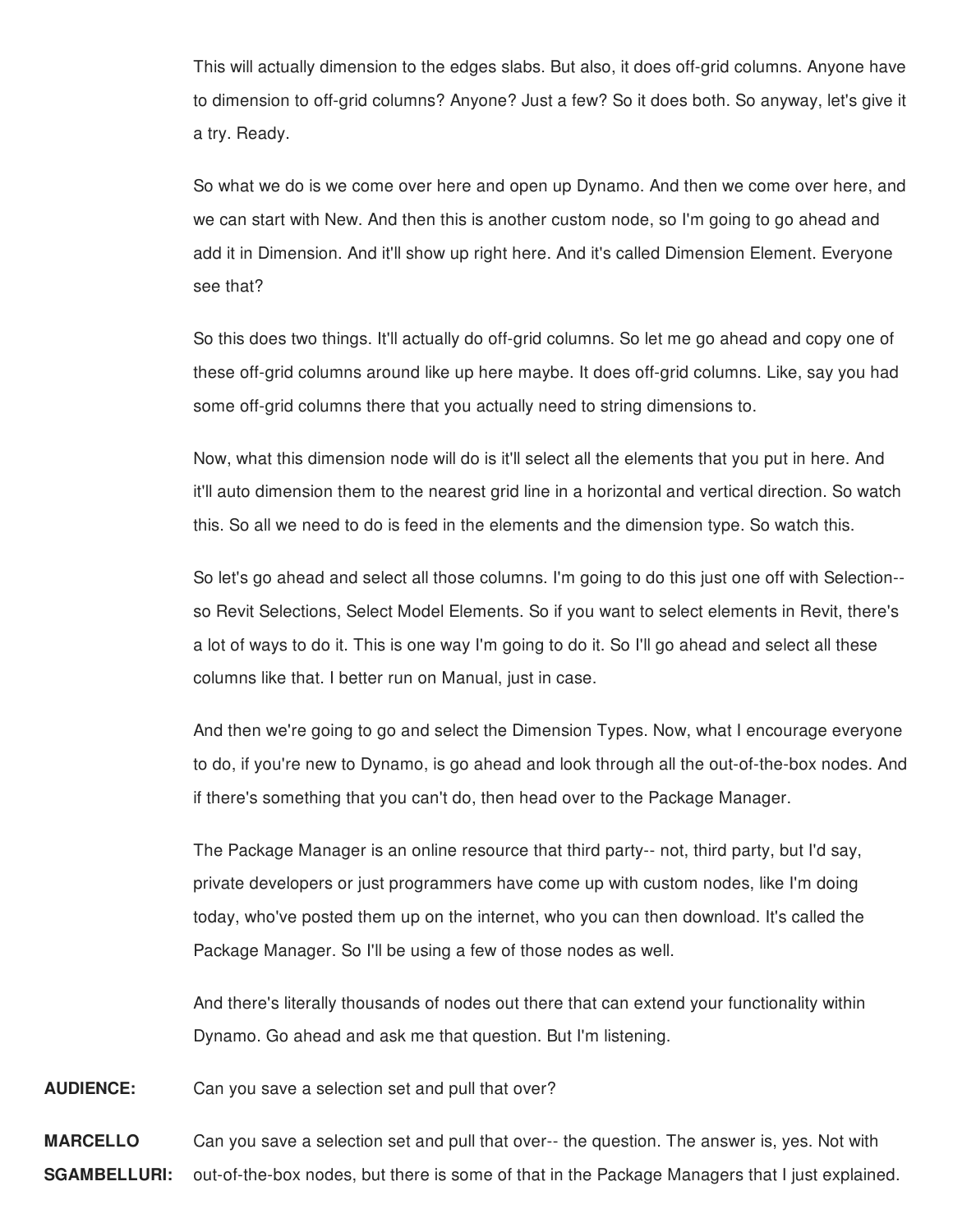So we're going to do the dimension. So first that I do-- so let's go ahead and pull the dimensions down. So we want to pull all the dimension styles out of the project. So this is a custom node that is in the Clockwork package. And it'll actually pull all your Dimension Types out.

Now, the way Dynamo works, like you saw these little green boxes, that doesn't mean a whole lot to us. But the way Dynamo likes to interact with Revit is it runs through its IDs. So if you see the ID, you know that it's been selected. And then in this particular case, we want to pick a linear dimension.

So then there's another customer out there called Dimension Type Style. We feed that in like this. And we can run that. Let's see. Here we go, Run. And then do you see, it's going to tell us the actual types of the styles.

So I want to pick this first one. Now what's extremely important inside of Revit-- in Dynamo, excuse me, is that you have a good grasp on lists. Lists are always-- list is what makes Dynamo powerful. And one way to actually-- so we want to actually extract this one out of the list. Do you see that here? We want to select number one, because that's the first linear style.

So in order to do that, if you want to select something out of a list, all you have to do is use the DesignScript again. So do you notice that this is based on a programming language. So 0 is the first one, and so 1 is the second one. And do you see how it's in those square brackets? So all we need do is replicate that.

So if you click on here, you can make a variable. Say x. And then you put square brackets down. And then you put 1, the actual index that you need. And you can pull that in and hit Run. And it'll actually pull that particular one out of the list-- just a cool little tidbit.

I'll feed that into the Dimension Type, and I'll feed that element in. And then I'll hit Run. And then hopefully, we'll see some magic happen. Here we go. Ready? Oh, they go. Isn't that cool? That's awesome, right?

Now, you may have four or five, but what if you got 500 or 600? Or what if-- this actually works for edges of slabs too. What if you got all those little nooks and crannies, you got all those little vertices. Some of the slabs we model literally have hundreds of vertices that these outer dimensions have to go to.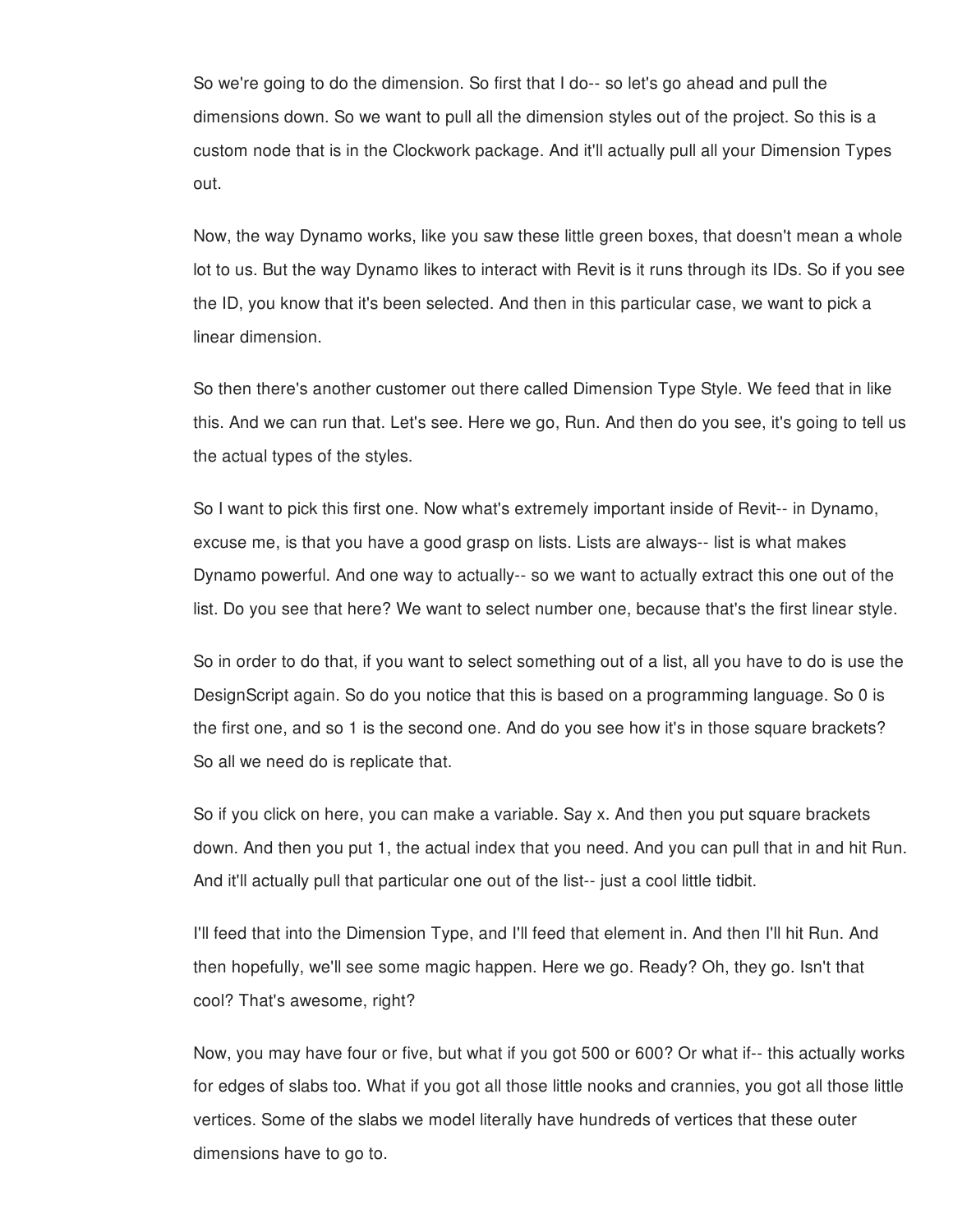So think about that and figure out a way that you can actually use it. And if you can't use it in your office, then find someone who could. And be that Dynamo here that we're talking about. Yes. Could you use bi-level?

Yes-- the question was, could you just do this for level one if you had 10 levels? The answer is absolutely yes. It's just depending on-- it just depends on what's the active level at which you then run Dynamo on will then put the dimensions on that particular level and the codes in there as well. Cool. Everyone want move on?

Any other questions before I move on? Could you auto align dimension strings once you create it? You mean, auto align through Dynamo? Yes, but that's going to require some real complicated coding that would be way above-- OK, it's possible, that's all I'm going to say. But it's not in that custom node that I created for you. Yes, go ahead. I'm listening to you.

- **AUDIENCE:** Can you have it auto take out the ones for [INAUDIBLE] as opposed to having just pull out the [INAUDIBLE]?
- **MARCELLO SGAMBELLURI:** The question was, could you have them auto select? The answer is yes. All we did was just select them. But there's a whole pile of selection methods.

And if anyone wants to know more about selection methods, go to the dynamoprimer.com. And it'll go through a lot of the different selection methods, but I'm not going to go through them all. But the answer is yes, you certainly could do that. Yes.

**AUDIENCE:** What program are you using to create the DLLs?

**MARCELLO** What program are we creating to use the DLLs? To talk about custom nodes for a moment,

**SGAMBELLURI:** there's three ways you can create. One, is you can just take all your out-of-the-box nodes and then you can group them together to make one custom node. Another way to do it is to-- and that's if you just want to use out-of-the-box. But you can condense it down to like one node.

> Another way to do it is to use Python scripting, which is an internal language within Dynamo that accesses the Revit API. So you can use Python. And the other way to do it is you use C#, which is through a interface called Zero Touch. And these were created using Zero Touch. That's a little bit above, beyond this class, although if you want to talk about it, we can geek out about it a little bit more. And there's plenty of documentation out there on Zero Touch and how to make custom notes.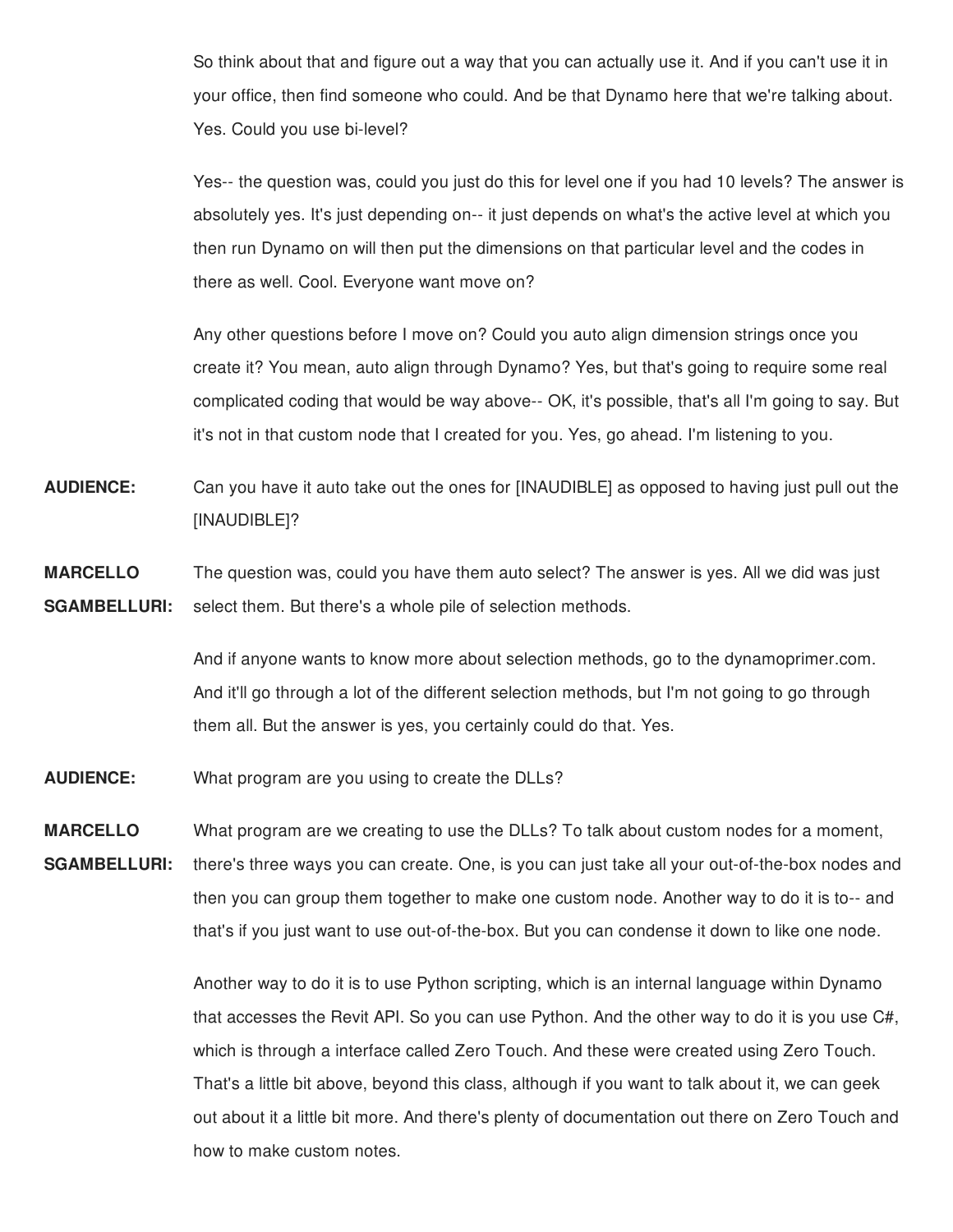Cool. That is done. I am excited that we went through that. OK So let's go ahead and move on to-- actually, now we're moving on to act three. I'm really excited about this. I'm going to tell you what we're going to do, because I'm so geeked out about it, and we have time. Whoops. We got to get there.

Come on now. OK, went through that, went through that. Ah, here we are. Oh, topography. How many people love topography in Revit? Love it? Love it? Love it, hate it, love it, hate it, hate it! Come on now, shout it out. Hate it!

I'm going to make you love it. One thing-- OK, so let me back up a little. I taught a class two years ago here at Autodesk University on how to build hardscape and make it follow topography. It was big of interest of mine to figure out how elements could follow topography in Revit, because topography is a very difficult thing to work with. We all know that. It's difficult to build, and it's difficult to have elements follow it.

Are we kind of in agreement there? So I thought, well, if anyone wants to know how to model hardscape curves, roads, things like that, I encourage you to reference that class. It was called hardscape-- how to follow hardscape, how to follow topography, 2008, 2013.

One thing that always bothered me was property lines. How many people have property lines in their projects? How many people? A few? A few? How many people had to model fencing or any kind of like boundary element in Revit that would need to follow topography? Anyone, anyone?

So this is what I'm going to go over. I'm going to show you how to take property lines and fencing and then project them onto topography using Dynamo. And what's going to be better than that is, if you have any element that you want to follow topography, then you can use these methods.

So let's go ahead and just systematically walk through it. And this should take about the rest of the class. But if you have any questions, let me know. I am so passionate about this, because like I said, I taught a class of on it. And now, we have Dynamo as a tool to really help us out. So let's get going. Here we go.

So let's see, just let me get set up. Are there any other questions while I set up? Yes, sir.

**AUDIENCE:** [INAUDIBLE] use these on large projects? And if so, are you saying [INAUDIBLE] work sharing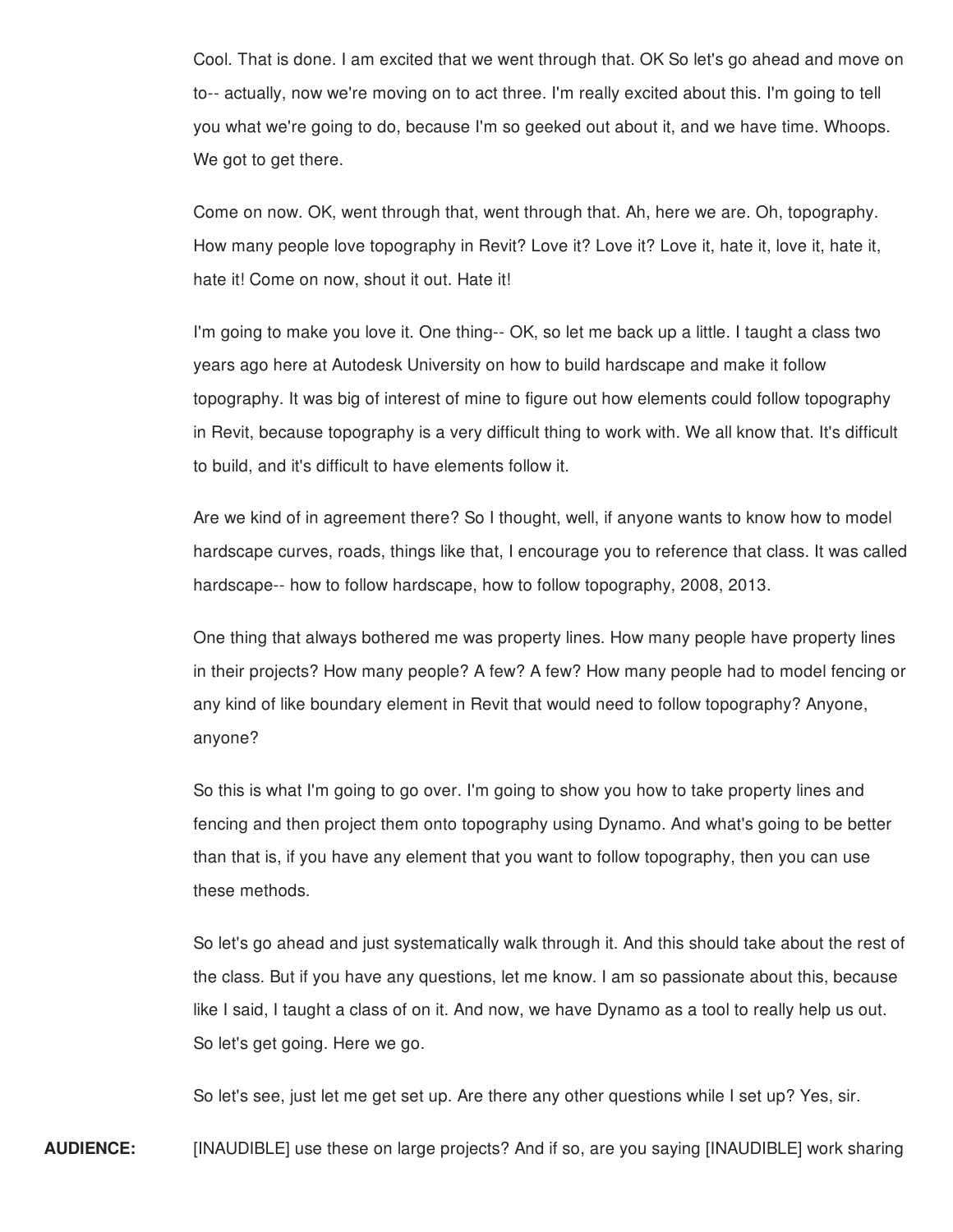or [INAUDIBLE]?

**MARCELLO** The question was--

**SGAMBELLURI:**

**AUDIENCE:** The major [INAUDIBLE].

**MARCELLO SGAMBELLURI:** The question was-- I'll just summarize. The question was, are there issues with work sharing when you're spreading Dynamo across multiple office-- either multiple offices or multiple users? There is a bit more of management involved with using Dynamo, although personally, everything I have experienced, it's not as hindered that-- it hasn't hindered that workflow. It's only made it better, if everyone on board knows what's going on.

> And so for-- I mean, here's the thing with Dynamo. If you build a Dynamo script in Revit and you're running it to build all your things to uppercase, all your text to uppercase, say, you save it and close it. Someone opens up their local file across the office and starts changing all the text to lowercase. Well, how would they know about that Dynamo script? They don't, right?

But if you're not telling the office about the Dynamo script and what you're creating and how you're changing your files, then you've got bigger problems in your office. So it's important to communicate what you're doing. And once you build something like this and you hand it to someone else and they use it, they love it. So it's just a matter of communication and just management. But it certainly will enhance your workflow and save you hundreds of hours.

So property lines, here we go. So if you know with property lines right now, if you look at property lines right now, they're actually two dimensional, aren't they? Where are they? Where are they in 3D? They're nowhere, right? Just like rooms, where are they? They're nowhere. They're 2D elements.

So we're going to take them and make them 3D elements, and we're going to project them onto the topo surface. Now, what's really cool about this is, even if you don't work with topo and you don't use topo, how many people know people who need to work with topography and make elements follow topography? How many people have haters in their office?

How many people have landscape architects they work with that they just hate Revit, because they don't like working with this. Once I show you this, show them this method. And then get them on board to start thinking about how powerful Revit is and how powerful Dynamo is to help them with the workflows.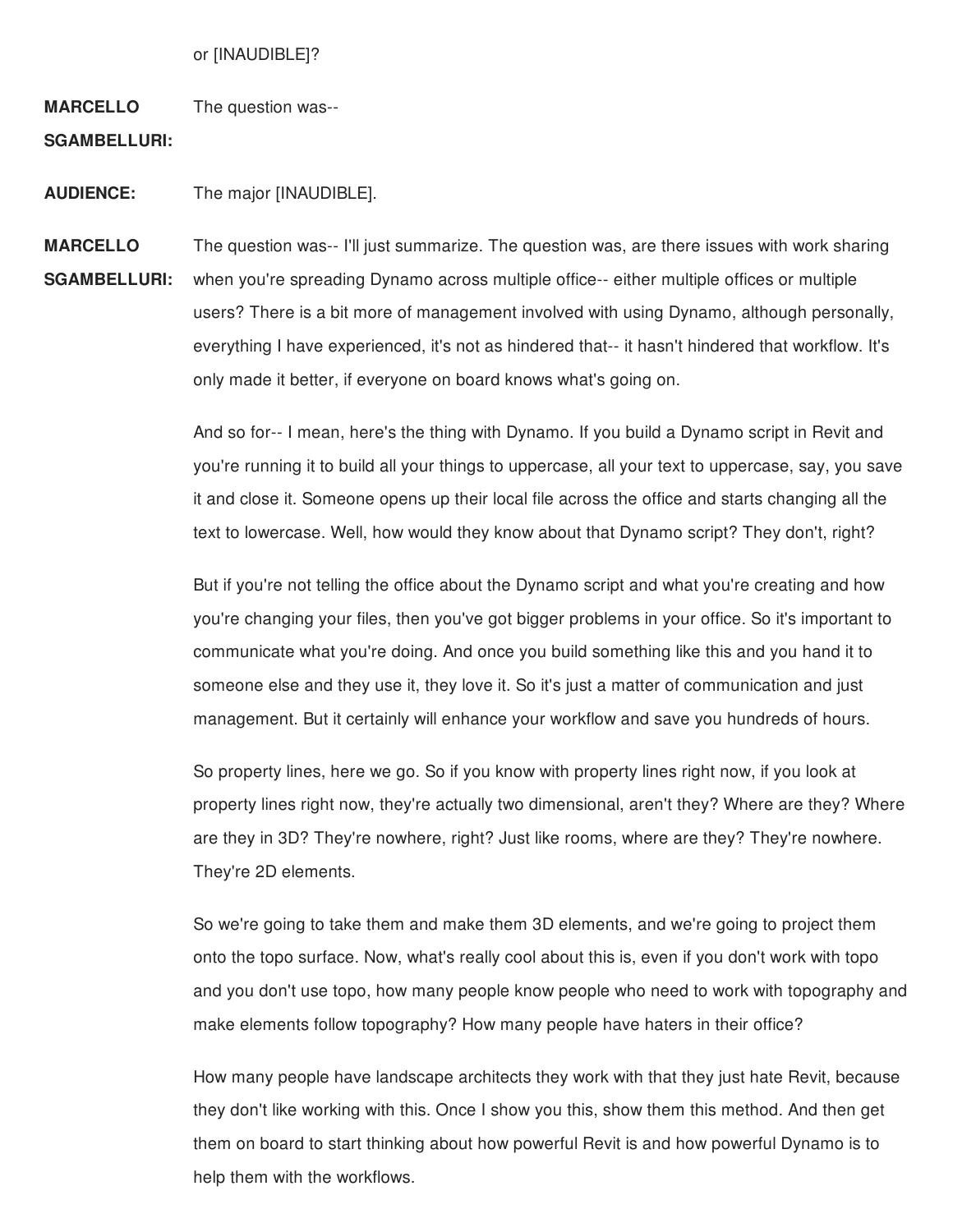So let's do it. Realize that Revit topography is a mesh. It's a triangulated mesh. That's one reason why it drives us so crazy, doesn't it? Because it's triangulated mesh, actually. And it's the only mesh-- I hope I said this right-- it's the only mesh element that I know of inside of Revit. Someone could correct me if I'm wrong on that.

And so anyway, let's go ahead and work with it. But we can't work with mesh. We just can't. So let's go ahead and convert it to a surface. And Dynamo can do that. And let's go ahead and take polylines, those 2D polylines, and convert them to 3D lines. So you saw all that already.

So I'm going to move a little faster, because you're a little more involved with the process and what I've been doing. So I'm going to start throwing nodes down a little faster. Check the time, we got 34 minutes.

So the first thing we want to do, we want to take that topography. We want to select it. We want to turn it into a surface, so that we could then interact with it in Revit. So let's do we go. Here we go.

New, let's change to Automatic. Here we go. Let's select it, Revit, Selection, Select Model Element. Now, you could select System Type, I suppose, System Family. But we only have one big topo surface, so we're just going to select it like that.

And you know it's selected, because it has the element ID here. See, 10, 5, 5. If I were to toggle the eliminate ID in Revit, it would show the same number. Now, let's go and dig into the Package Manager. There's one node that is created within this spring nodes that will convert this from topo to a poly surface, which is what we need.

So let's go ahead and-- see, that's all we do. So we feed in the element in Topography, and we hit Run. This will chew on it for a minute only because it's just-- it's changing all of those meshes into a poly surface that we could then work with inside of Dynamo. Just these two nodes are extremely powerful in and of themselves, because it's going to create something that we can work with.

We can't just bring the mesh inside of Dynamo, because mesh inside of Dynamo doesn't allow us to do intersection, interaction. And it doesn't allow us to do any type of geometric interaction. That's why we're changing it to a surface, not a mesh.

Now, we're there. When I saw this for the first time, oh, my goodness, I was so geeked out. I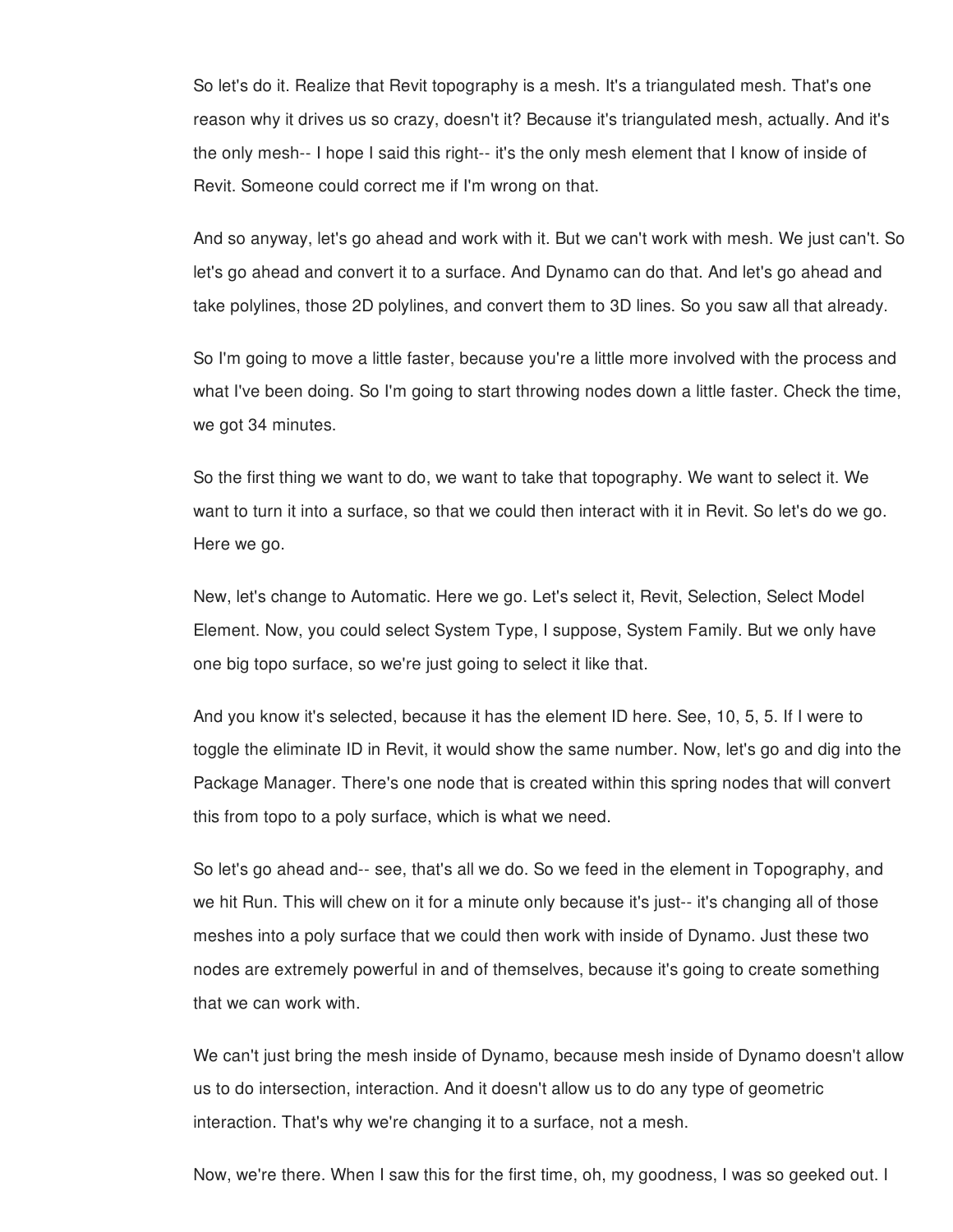was like, oh, that's probably the prettiest thing I've ever seen in Dynamo. Because before, you didn't have that. You had to work with this clunky mesh over there on the left. But now, we've got this pretty cool, sleek, new technology we're working with on the right.

So all we do here-- so cool, we got that. Now, let's grab the-- what do you think we're grabbing next? Come on now, what now?

**AUDIENCE:** Property lines.

in the Element Types.

**MARCELLO SGAMBELLURI:** Property lines, awesome. So we go here to Category. So you can select many different ways. Another way is the overarching category. And in this case, we want to pull down the Property Line. So we go, let's see here, Property, Property Line. Is it in here? No? Must be in the here

> OK, let's see. Here it is, Property Line. It's in the Element Types, not the Category. But we got to talk to those developers. They need to get it in the Category. So anyway, here we go. All Elements of Type, we pull that in. Let's grab a watch node on it.

> And then we watch that. And all we're doing is pulling in the property lines into Dynamo, much like we did with the Adaptive Component lines. There it is-- Property Line. Now, Dynamo still doesn't know what a Property Line is. You're like, what is a property line? I don't know.

So do member what we did with the Adaptive Component? We told Dynamo reach into our family and pull out the Curve Elements of it. Do you remember that? So that's what we're going to do. So we're going to reach in-- Dynamo is going to reach in and then pull out the curves, and that's what we got. So now, that's the property line inside of Dynamo.

Now, all we need to do, in order to project it onto the surface, is we're just going to do an extrusion up and then run an intersection between that surface and that topo surface. And then we've got [CLICK] the Property Line. Now, there are some instances at which you may need to have an offset, because property offsets are just a thing of necessity. You don't usually build a fence right on a property line. You usually have some kind of offset, usually. You will.

So you can build in offsets as well. So what you can do to build an offset is you can take all these curves and turn them into a polycurve. So now, I want everyone to understand this. Do you see how we pulled out the geometry in Dynamo into Dynamo? Now, when we want to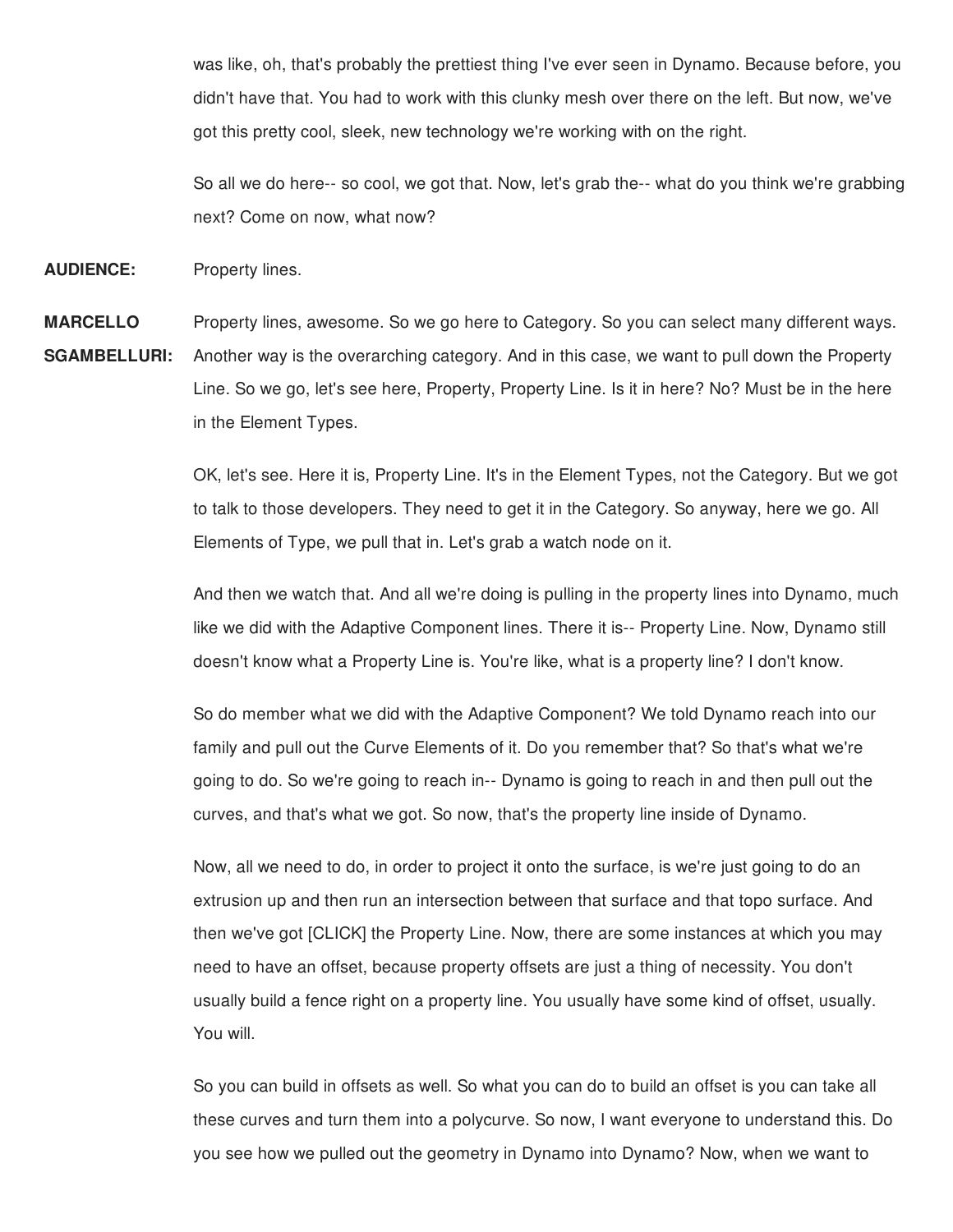work with that geometry, we don't go back to the Revit tab, because we're not working with Revit geometry anymore. We use Dynamo Geometry tab, which is very robust.

See over here Geometry, there's a lot of things we can do in here. And one is to make polycurves out of those series of curves. Did you see how there were four of them? So we're going to do by Join Curves. All we're doing is making it one complete curve all the way around, just so we have the ability to offset it.

Now, we come up here to Curve. And then we can use an Offset Command, like this, like that. And then we can put in a Distance-- let's put in a Slider. You can use Sliders as well, if you're not 100% sure what it might be. And you can run that. Do you see that will create our offset. Do you see that?

Now, it's actually moving outboard, but we want it to move inboard. So we have to change- negative would be inside, so this would be, say, maybe negative 40. We're using imperial units, and this would be 0 maybe. So anyway, so 0 would be right on the property line. What, 16 feet in would be 16 feet inboard. Everyone follow that?

Now, we need to what? Remember how I said, we need to take that and we need to extrude it up? So I'm just using all these cool geometry tools inside of Dynamo. Ready? So we come over here to Extrude, Direction, and Distance. See that? So we feed in the curves and we feed in the distance and direction.

Direction, luckily, is already pointing up, so we don't have to worry about that. The distance, we want it high enough to clear the topo. So I think maybe 100 feet or 111 feet would be good enough.

Now, we have two curves we want to extrude up. So in order to do that, we have to make a list out of those curves. So the way you make a list out of Dynamo is you can use a List Create node. But there's an even cooler way to do it, where we're using DesignScript. And it's called Use Curly Braces.

So anytime you have multiple elements and you want to create a list, just Double Click on your canvas. And then you come over here, you put in curly braces, and then you just put in two variables, say x comma y, whatever you want. Dynamo would know, OK, I'm going to make this a list. Feed me one list, feed me one element, and feed me another. And then I hit Run, and it's actually going to make a list of that. Do you see? Pretty cool, huh?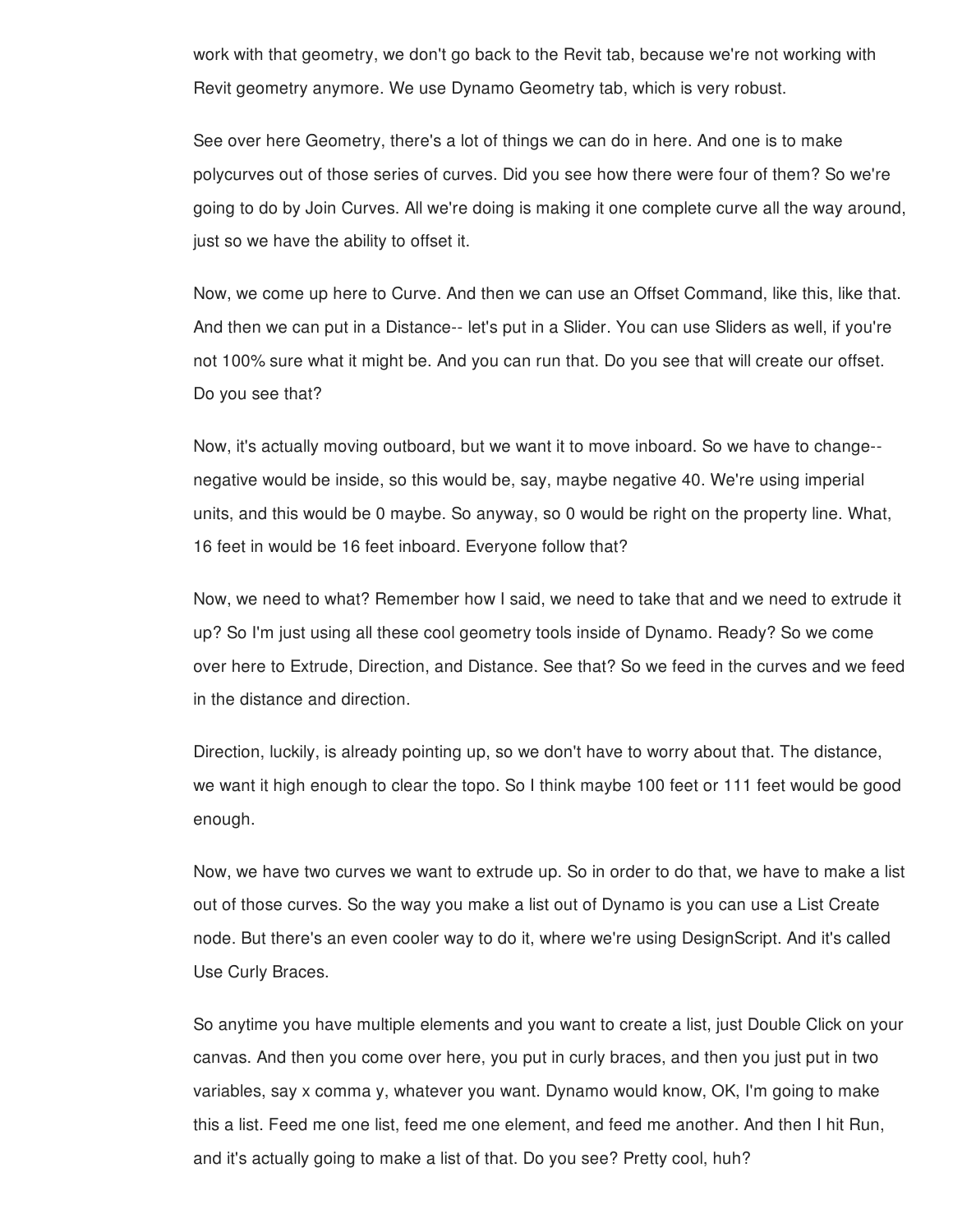And now, I feed that right into my Curve Extrude. And then I hit Run. And it should extrude the curves up. Oh, yes, perfect. Do you see what I got now? Now, I got something I can work with. Everyone, bear with me now. We're going to keep moving.

Ready? The next thing we need to do-- what do you think, is what? Now that we got the surfaces, we got all the surfaces working, what do we need to do now to get that polyline all the way around the topo?

**AUDIENCE:** Intersection.

**MARCELLO** Intersect. This is the most powerful node we were ever given in the Geometry tab. I use this all

**SGAMBELLURI:** the time. It's a beautiful thing. It's called Geometry Intersect. Oh, I tell you what, I got to tell you a little about my love for this node. I'm sorry.

> Revit does not have a way to do intersections, does it? I taught a class in 2013 on how to model complex geometry, for anyone that wants to reference that. Half of that class was on how to trick Revit to do intersections. Well, guess what? Dynamo gave us one right here.

So when I first started learning Dynamo, the first thing I did was I typed in intersect, and I got that. And I was like, oh, the potential is huge. So all you to do is just feed in those extruded curves and then feed in that topo service. And then you've got that polyline. So that's a very- that's a node that should be well-respected, because it has saved me hundreds of hours.

So let's go ahead and feed in-- it says Geometry and Entity, but anyway, it just means feed in two things. And the intersection of two surfaces equals what? Intersection of two surfaces equals-- a line or curve, right? And that's what we want.

So then we come over here to our poly surface, which is way over here. And do you see when you select on something in Dynamo, it will also highlight it. You feed that in. And then we hit Run. And then a very beautiful thing is going to happen.

Oh, yes. Now, you can also turn off the Preview. So I'm going to turn off the Preview of the surface, and we're going to get that. Oh, look at that pretty thing. Oh, my goodness. Come on now, look at that pretty thing.

### [APPLAUSE]

And it even shows the preview in Revit. Look at that. Oh, my goodness. Now, you can stop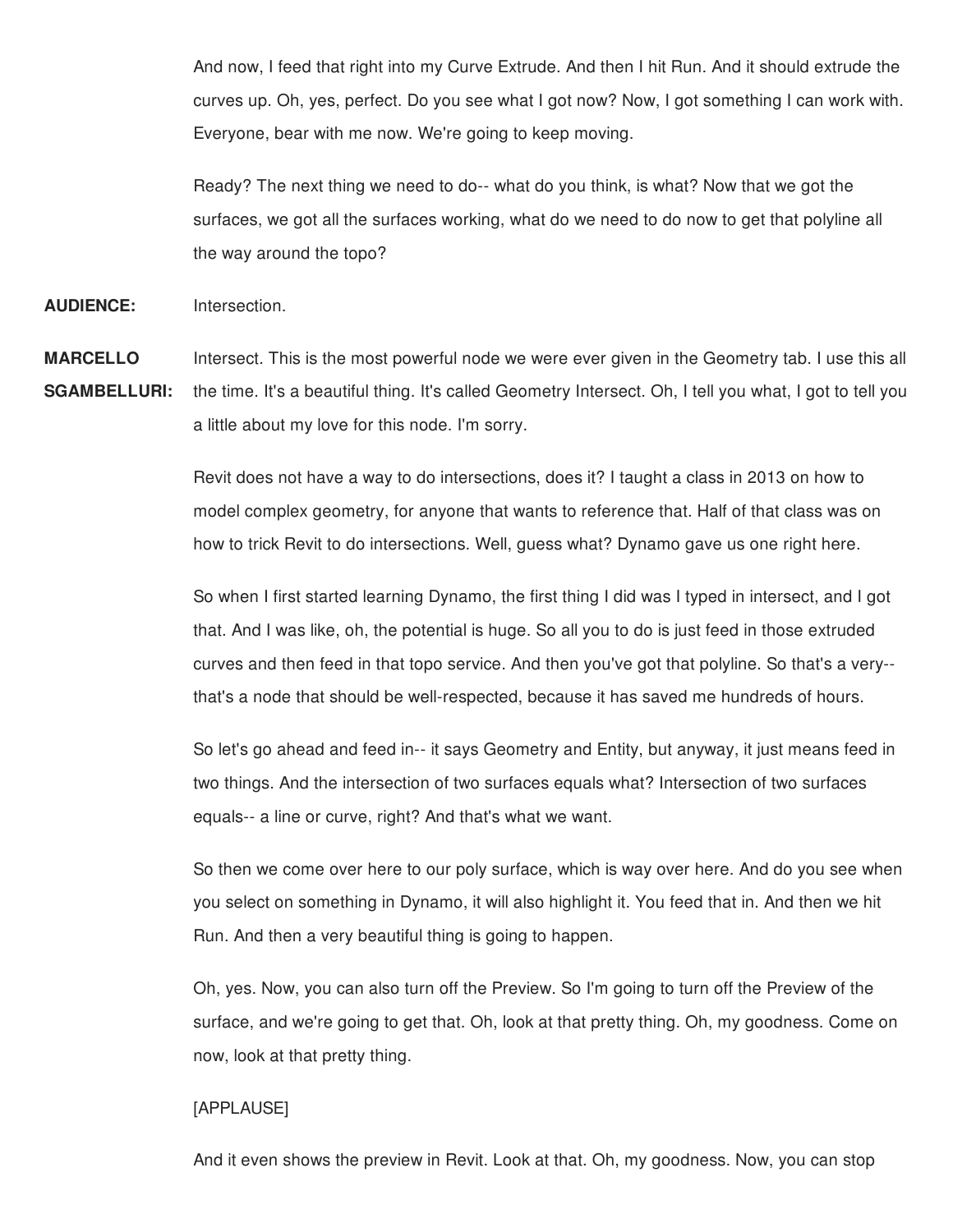there, because that's just super cool. Let me go ahead and-- but everything's in Dynamo, right? Nothing is in Revit.

So I'm going to show you how to take one of these lines and make a poly curve-- or excuse me-- an Element in Revit to actually follow that, because isn't that the point? Don't you want a 3D line in Revit. Isn't that what you want?

So what should we pick to model our lines in Revit, a good pick, our model lines? So all we're going to do is extract out this exterior curve and then make it a poly-- excuse me-- and tell it to create model lines inside of Revit. And it will put it right on that property line. And then we'll get to the fencing.

So the way you do that is we actually need to extract out-- so we got the Geometry Intersect. Let's all realize that we have the Geometry Intersect. Now, it made these little lines, but that's OK.

So now, the first one, if I collapse this list a bit, this first one right here is the actual outside. And how do you know that? There's a few ways. Let's go ahead and use our List Extraction. Do you remember our List Extraction method? You just say x, and let's say we want to pull out zero. And then we feed that in there.

But do you notice how it's a list of a list? So do you know how you pull out lists of lists? You just follow that same format. You see how it says 0, 0. So then just do 0 and then another 0. So easy. Oh my goodness, DesignScript is beautiful.

And let's hit Run. And then it will then pull out that list. And when I select on this, do you see how it's selecting that outside line? It's a little hard to see, but it's selecting the outside line. Let's hold onto this. We'll send that out to Model Lines. No, let's do it now.

So now, if we want to build Model Lines inside of Revit-- if we want to build Model Lines inside of Revit, what tabs am I going to go to?

**AUDIENCE:** Revit tab.

**MARCELLO** What?

**SGAMBELLURI:**

**AUDIENCE:** Revit tab.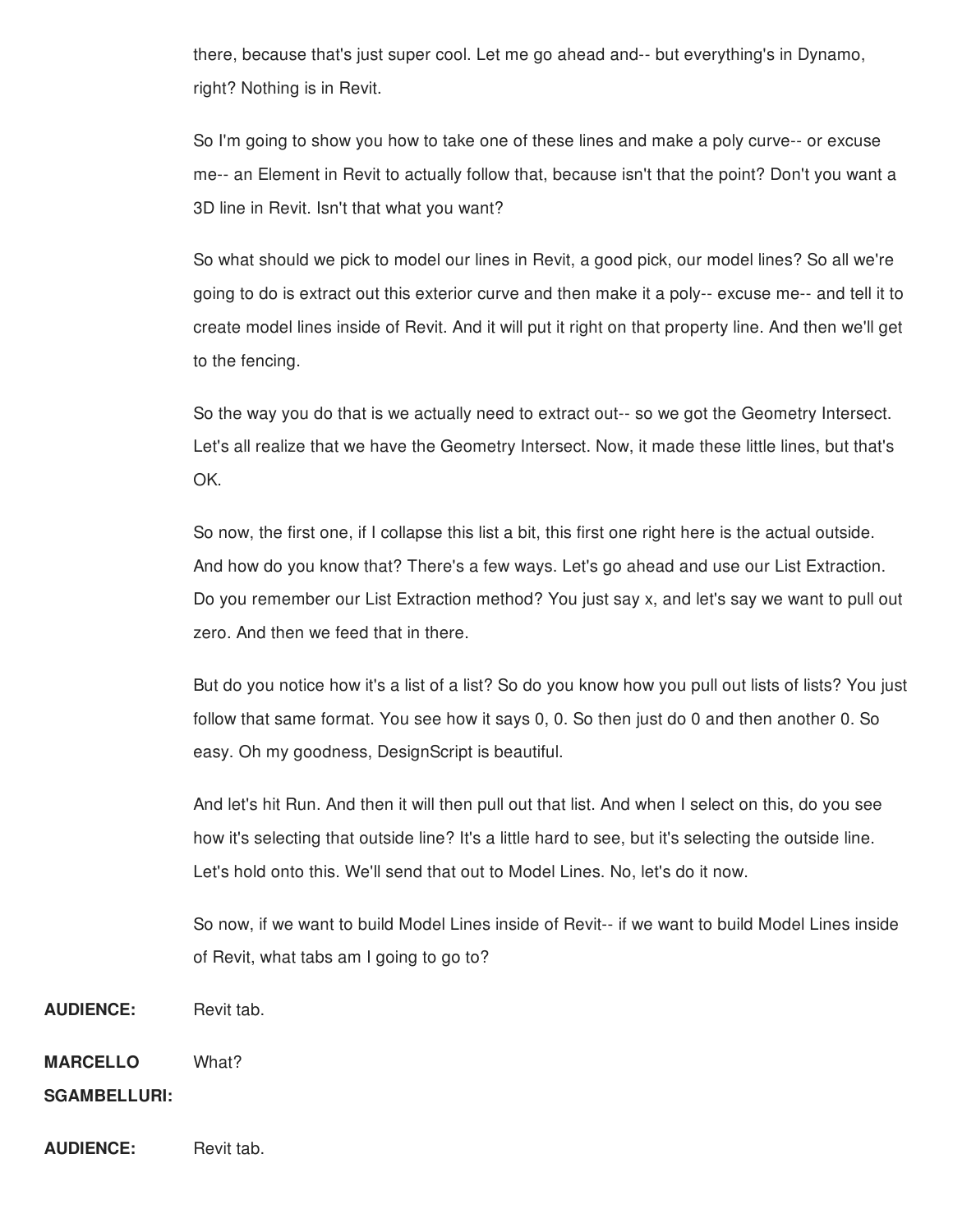**MARCELLO SGAMBELLURI:** Revit, yes. It's because we're now building Revit geometry, right? So this, remember, is the outside property line projected onto the topo. It's not the offset line. So we want to go to Revit. And under Revit, you go to Elements. And there's a lot of nice elements you can create here, and one is the Model Curve. And then we do By Curve.

> Now, we already have the curves here, remember. Curve is a general term for a linear element, whether it's a straight line or a curve. So I'm going to feed that in. And now, when I hit Run, it should create that model line right there. So let's go ahead and see what happens.

There's a lot of them, and there are little piece-- Oh, there. Oh, that's pretty.

Did you see that? Oh my goodness. Wait, where'd it go? OK, it's there. Oh, now, let me select it. It does show the Preview, and we can turn off the Preview. I don't necessarily want to do that. Anyway, it's there. You saw it?

So next is we want to deal with this intersect. Now, does anyone remember what this intersect is? This intersect is this series of lines that are on the inside. Those series of lines on the inside are the offset.

So I'm going to show you how to build fencing around the inside. We'll just do posts, but we can build a wall if you wanted to, but in this case, I'll just do a post. That's that list right there with those series of lines.

So in order to do that, I want to divide that up into a series of points and then put posts all along there. So what I want to do is actually turn that back into a polycurve, because it's all these little lines. So what I do is go use my Polycurve command.

So we go back to Geometry again. We go to Polycurve. And then we go By Join Curves. And now, I have to extract this list too. So in order to do, that I go x. And then now do you see- oops, that's curly braces. That's going to mess us up.

It says 1, and then 1. So we go 1, and then one more is 0. We pick the first one. By the way, you do these code blocks like this in your office, I mean you're just going to blow people away, because this is just like the coolest thing in the world.

The way you had to do this way back in the summertime of 2015 is you had to actually use these get item by index. And you had to kind of nest them together. And it was a mess. So now, it's really beautiful.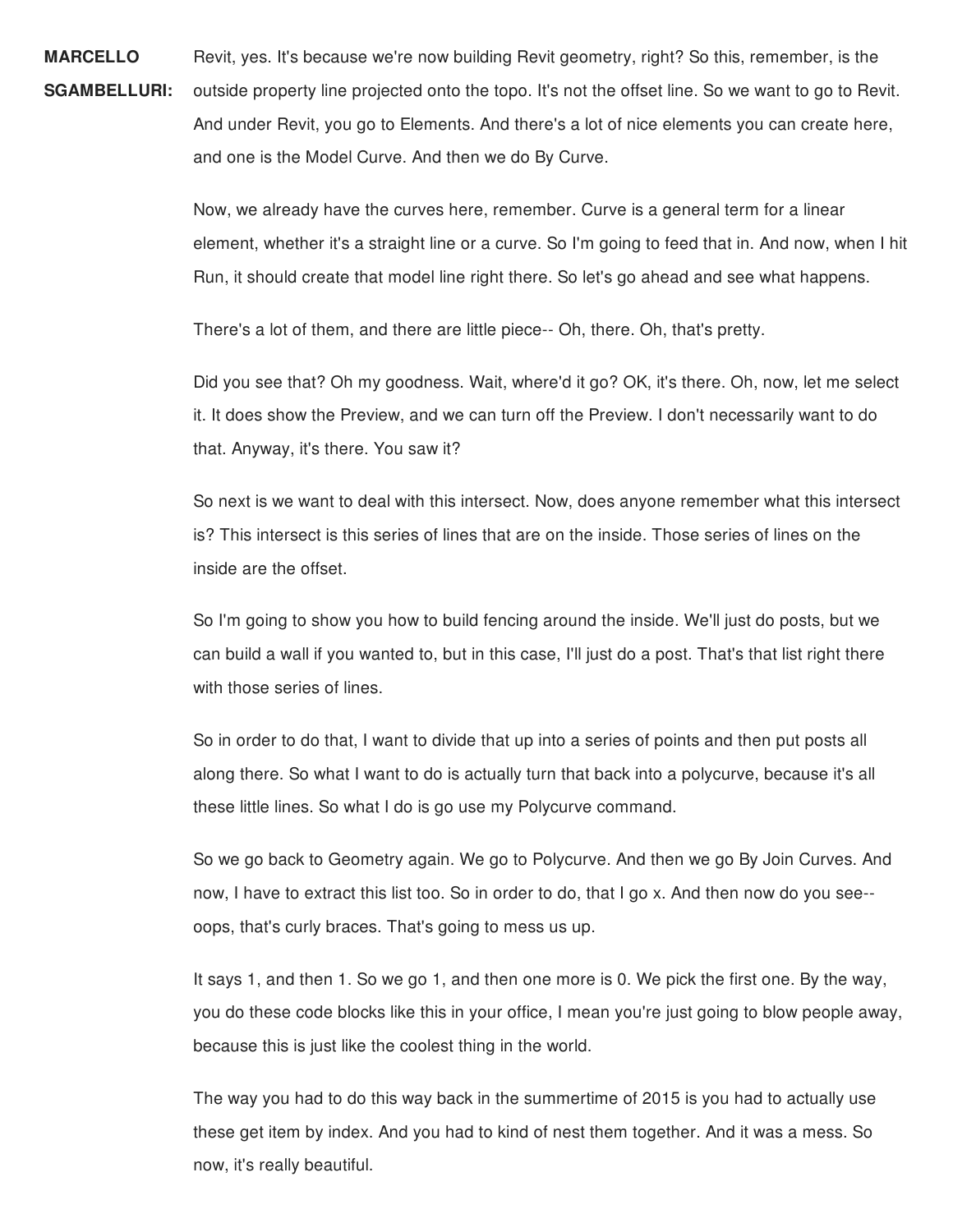So anyway, we go like that. And we hit Run. And it should pull out that next one. Yes, cool. It pulled it. I'm just going to click on it. You can see, it's kind of highlighting there. Cool.

Now, I'm going to pull that into the polycurve. Let's keep going. Now, this will create the polycurve. There we go. Oh, yeah. I'm selecting the Polycurve. Now that I have the polycurve, I need divide it up into points.

Now, this is up to you how far you want those fence posts. But let me show you some tools in Revit that are really cool. The one thing you can do if you have curves in Revit, go over to the Curve tool, is you can find its length. It's really awesome. Here, where's Length? Here is Length.

This is a long fence. Oh my goodness. What is that, 2,000 feet? Holy smokes. You can find its length, right? So what we want to do is we want to place fence posts at, what, 12 feet maybe? I mean, that's maybe a good guess. Or you could make it tighter. I'm going to show you how to divide a-- You got to put points along a curve at 12-feet increments.

First thing you need to do is learn the length, which is easy to do. So you got the length. Next thing you need to do is put points all the way around it. Now, there's something in here called Point at Distance. This is a very powerful node. We're putting points in Dynamo around the curve.

So we feed in the polycurve. And then the distance-- we could put zero, and then it would just put one point at the start. But we don't want that. We want one at 0, 12, 24, 36, so on, all the way to 2,000, whatever.

So in order to do that, we use something called a range-- you create a range list. And it's really easy. All you do is Double Click here again. This is what the cool kids do. And you create a range. You list where you want to start, the number range. You want to start at zero.

Then you give it two periods. And then you want to tell it where you want it to end. In this case, we want to make a variable called Length. Now, let's see, we good there? Cool, Length.

And then we want to give it two more periods. And then you want to tell it the step amount. Simple. In this case, I'll just say 12. Cool. So all I need to do is feed this into Length, and it'll know that. I'll hit Run, and we'll just verify that we got all of our numbers correct.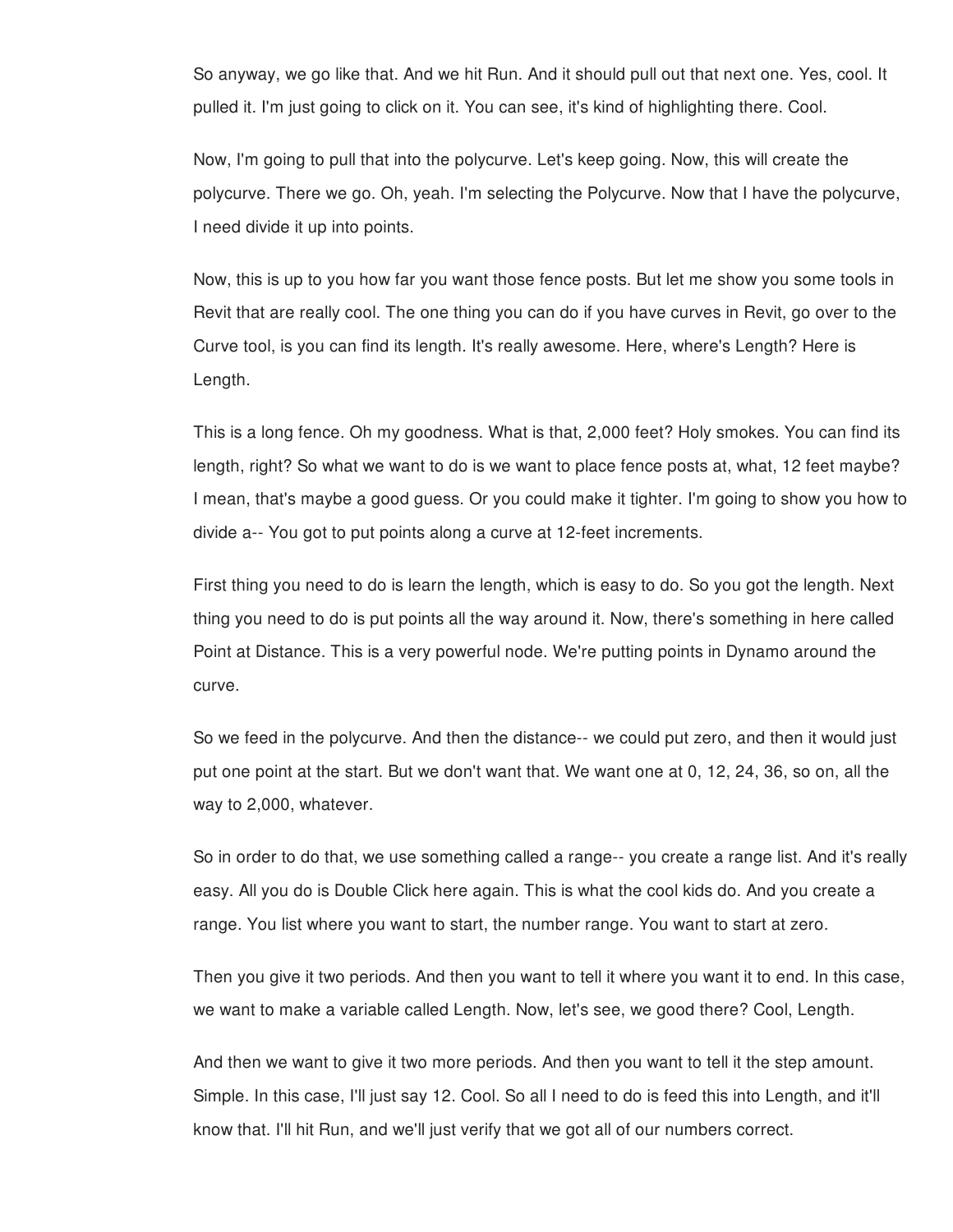Here we go. There it is. See? 0, 12, 24, 36, got it. See all that? Aw, cool, that's awesome. Now all we do is feed this in here to Point at Distance. And then we hit Run. And then it should put points all the way around. Yeah, there we go.

And do you see, it actually created-- how many points? Let's see. It created 191 points, although we could have tightened that up. And you can make it 1,000 points, 2,000 points. And does anyone know the limitation on an array, if you were to try to do this using Revit? What's the limitation on an array? Does anyone know that value on array?

How about the limitation on a divided curve in Revit? Anyone know?

**AUDIENCE:** 2,000?

**MARCELLO** No, it's 200. So if you wanted 5,000 fence posts around here, Dynamo exceeds the limit at

**SGAMBELLURI:** which you can divide a curve using Revit. Do remember how we divided that curve into six, so we could put those that Adaptive Components on there? If I tried to type in 10,000, it would say, oh, you can only make 200 divisions. Here, you make an unlimited amount.

> So all we're going to do then is place fence posts on here. Now that we got the points, we're going to place families in Revit that'll represent the fence posts. And then we will be-- oh, my gosh, we are doing awesome on time. So what's nice is it shows the preview, right?

Now, this is something that everyone's going to use in their lifetime. It's a very beautiful thing. Once you have points set up in Dynamo, you can tell Dynamo place the family in Revit, any family I want in Revit, any loadable family I want in Revit at these points. It's huge. I mean, just think of the impacts.

I was talking to the gentleman over there who needed to set, what, kitchen equipment, things like that. So its applications are just endless. So now that we've got all the points, cool, let's go ahead and drop down another one of my favorite nodes, which is Revit, because we're building Revit geometry. We're not building it, but we're placing it. And then under Elements, under Family Instance, we have By Point.

So now, this will place any family we want. So I'll feed in the points. And then it's asking for a Family Type. Now, for a fence post, I already went ahead and made you one. It's called wire fencing.

It's just a cylinder, but this could be anything you want. It could be a picket fence. It could be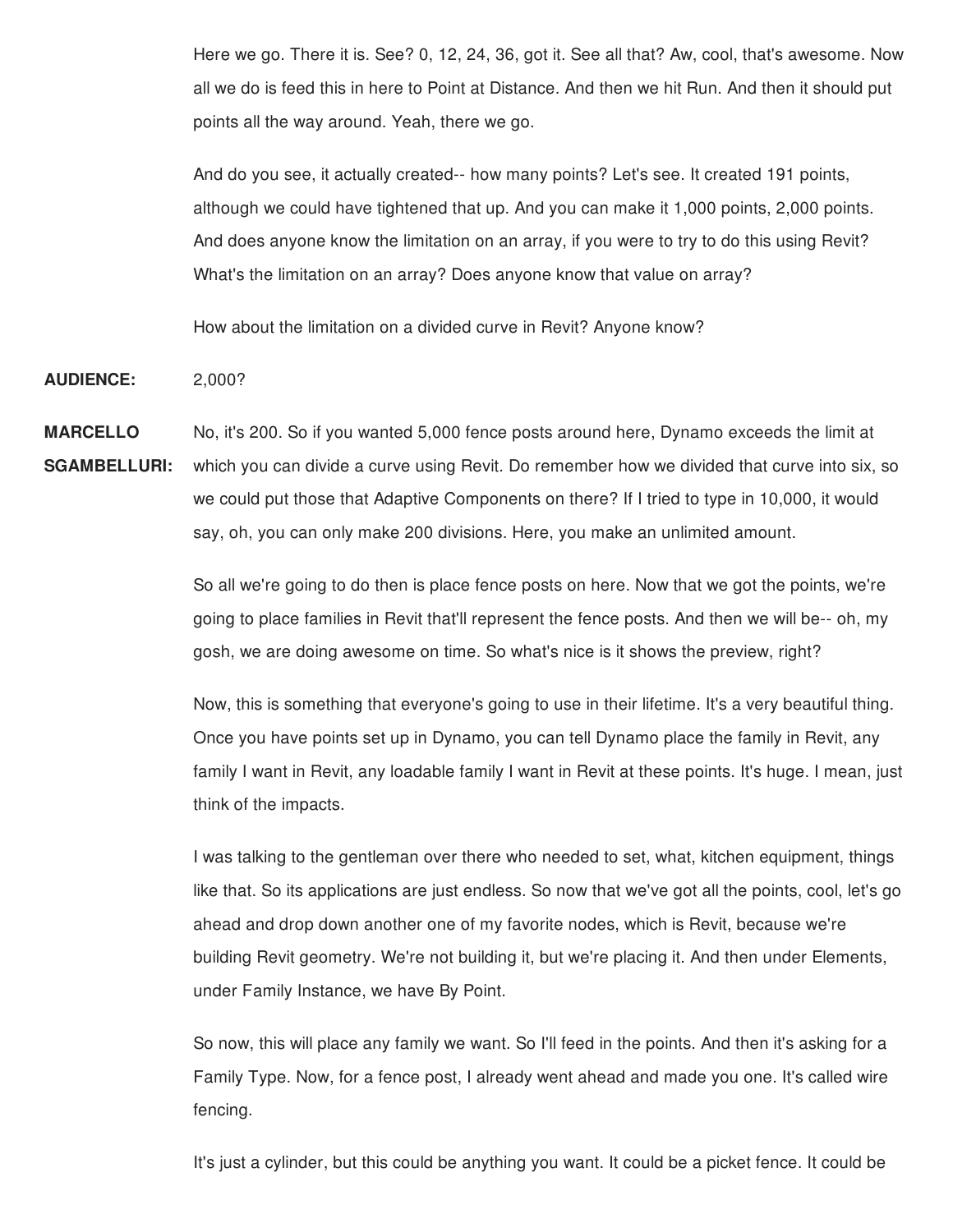refrigerators, I don't know, whatever you want. You could have some fun with it.

Oh, you know that articulating telehandler that I gave you in the other example, put that all the way around and see what happens. That would be fun. Just have fun with it.

So then we ought to pick the Family Type again. So there we go, Selection, Family Type, and then it was called wire fencing, right? Wire fencing, here we are, wire fencing. You feed that into our family node. And then you hit Run. Boom. And then you watch some awesomeness happen, hopefully.

Yeah, look at that. Oh, isn't that awesome, fence posts? Cool. OK, cool. Let's Save this. I'll just save it again, OK, whatever. I'll Save it.

Now, here's the cool thing, right? Remember what's happening here. Wow, we built a nice one. That's a nice one. By the way, that's probably about 18 nodes. I usually don't build Dynamo graphs more than 15. This is kind of an exception, just because if you're doing simple, everyday things, the nodes don't need to be that big.

And don't get intimidated. Sometimes, you open up those graphs, and they just look like fuzz, because you have thousands of boxes and thousands of wires. Don't get intimidated. Just make your code really tight.

Most of them, we had just four or five nodes. This is, like I said, about 18. But they should be around 15. Once you get into 20, 25, start thinking, am I really be efficient here? OK

So anyway, now, here's the cool thing. Watch this. Because-- oh my gosh-- I get so excited about this. Because Dynamo is constantly tracking-- well, we're in manual mode, but anyway. Since Dynamo is constantly tracking this topo shape, it's constantly tracking where the property line is, it's constantly tracking where the intersection is, it's constantly tracking all the divisions and all the fence posts that it placed on there, this could represent start grade.

But you know how it is in Revit and in your projects. That topo surface changes. You get new site data. You get new elevations. Things just change, because topo is organic. I mean, a lot of times, they don't know where final grade is.

You set something like this up And, then you were to actually edit your topo surface-- say this is your start, and then it would be something like maybe a little simpler, like I don't know. Let's just wipe out all these points. And then this would now be our final grade. If I were to hit OK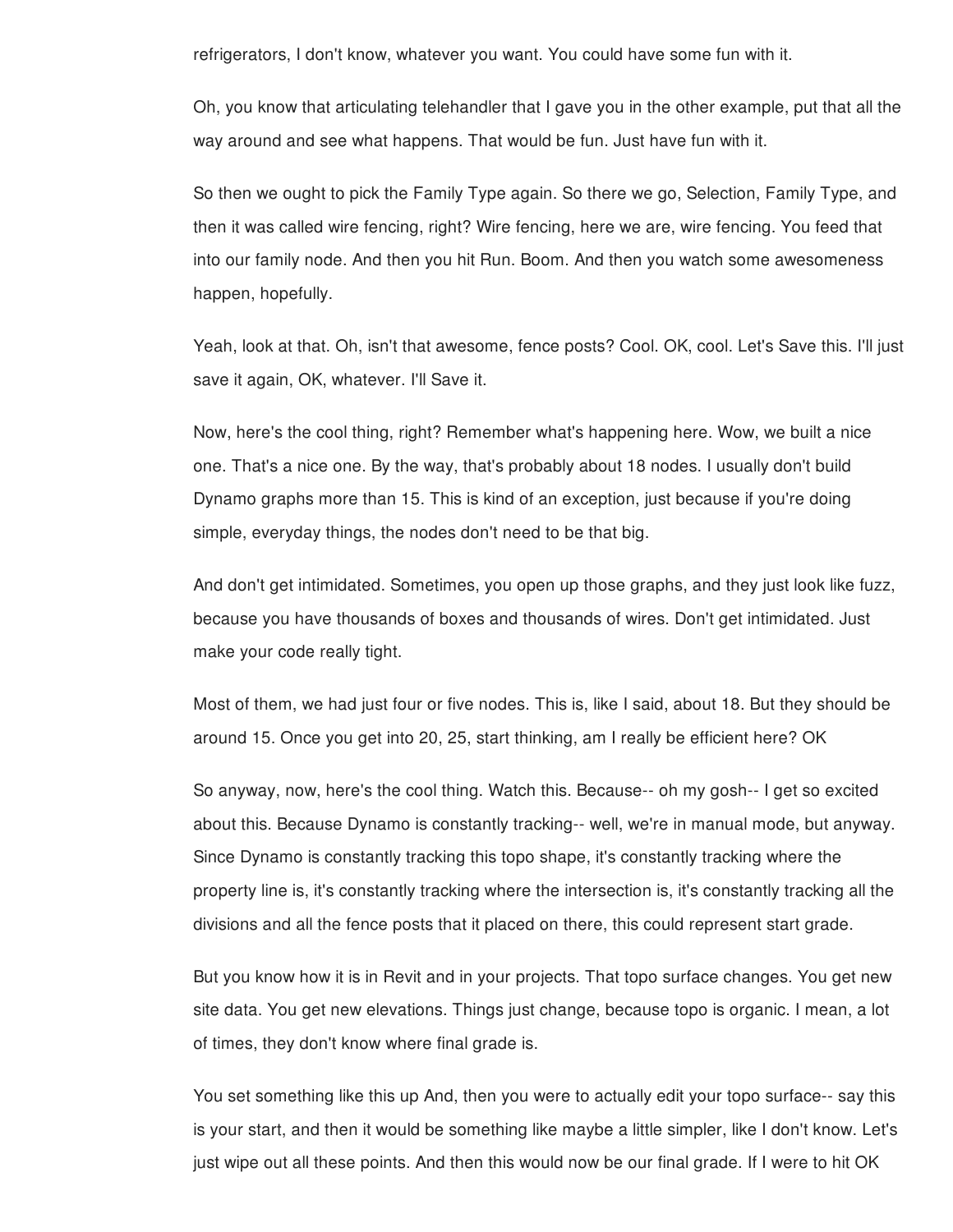and I were to run this again, then everything will automatically update. How awesome is that? Now, that's cool, right?

## [APPLAUSE]

OK, cool. Now, it's got the Preview on there, so you can't really see it. But let me show you. I will close Dynamo now. Thank you, Dynamo. You're awesome.

And this is your final product. See it? How cool is that? You got a 3D topo line. And you got fencing that follows of topo. Oh my gosh, this just geeks me out totally. Isn't that awesome? Oh, I love it. Oh my goodness.

So I thank you for going on that journey with me. I really appreciate ti. One thing I should mention is that these are fence posts, but you don't have to use fence posts. You could use a wall. This could be a wall. What would you do? Let's talk about how we would do that if it was going to be a wall.

Do you remember how we had this model line-- excuse me, how we had that line in Revit on this one? All you'd have to do is do a translation up in a z to the height of your wall. And then all you have to do is take those two lines that are offset, which would be the top and bottom of your wall, create a surface through it, and then send it right back into Revit. And then you'd have a nice pretty wall that follows your topo. So that's possibly. Yes.

**AUDIENCE:** How about like a taper for a zone board?

**MARCELLO SGAMBELLURI:** How about a taper for a zoning envelope? Holy smokes, I'm talking to a civil engineer or--

**AUDIENCE:** Architect.

**MARCELLO SGAMBELLURI:** Architect, OK. Very good question. This was just to illustrate process. We had a situation where we just took a constant offset of a property line and then offset it in. I did the entire perimeter.

> If you, for example, wanted to have just chunks out or it wasn't a uniform offset, you could certainly do that. You would just build in extra nodes in there to compensate for those extra offsets. But if you have any special situations, you can email me. And we'll totally geek out about it. But it's absolutely possible. Any other questions about this, before we move onto our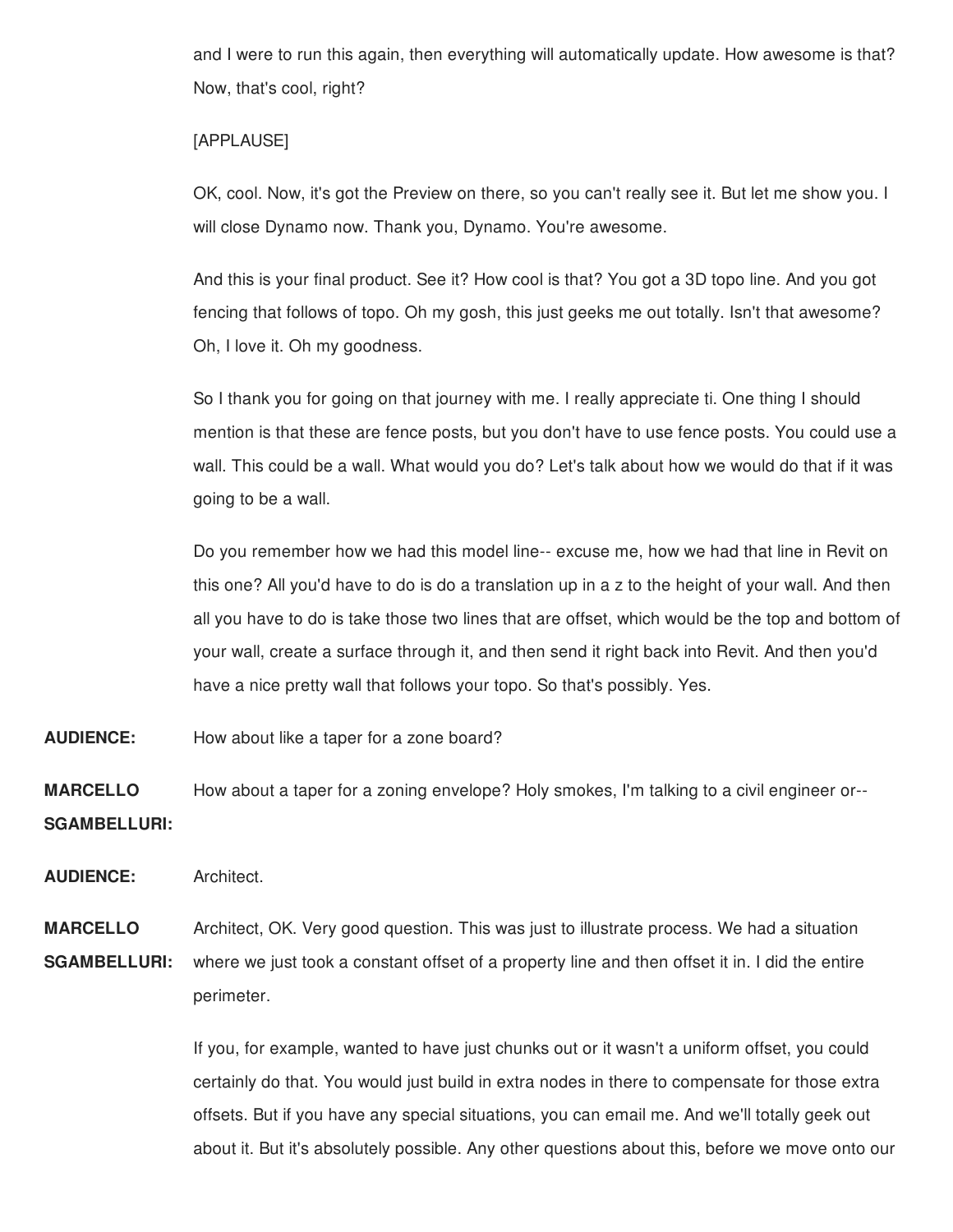final one. Yes, sir.

**AUDIENCE:** Thank you. I'm trying to [INAUDIBLE] the concept [INAUDIBLE] you have a railing element to that line and you build the railing in Revit. And it seems like having the posts and everything, [INAUDIBLE].

**MARCELLO SGAMBELLURI:** OK, so you mean-- So the question was, couldn't you just build railing here instead of using this post that I did? You certainly could, yes, you certainly could. I only used this simple post, because it was just a simple example. But yes, you certainly could add any type of family that you want, any level of family.

**AUDIENCE:** [INAUDIBLE].

**MARCELLO** Oh, the other question was, if your railing system is already defined, yes, you certainly could

**SGAMBELLURI:** do that, yes. Yes. You would still need to go through the motions to get it to project onto the topo surface. But yes, you certainly could use a railing system. Any other questions? Yes.

**AUDIENCE:** Would the Pull Onto Surface [INAUDIBLE]?

**MARCELLO** Would the what? I'm sorry.

**SGAMBELLURI:**

**AUDIENCE:** Pull Onto Surface.

**MARCELLO** Pull Onto Surface. Am I tell talk-- Are you a Grasshopper user?

**SGAMBELLURI:**

**AUDIENCE:** [INAUDIBLE].

**MARCELLO SGAMBELLURI:** OK. The question was, would a Pull Onto Surface node work? The answer is yes. There are other ways to extract to-- there are other ways to project a two dimensional curve onto a surface.

> This one was a bit more efficient to do, because the poly surface we're working with are actually little triangulated pieces. And it's break them up into little curves. So this, just in my opinion, was the best way to do, although you could go ahead and go about it that way. So there are other ways to do it. Let's talk later, and we can totally geek out about it. Yes.

**AUDIENCE:** How is the rotation [INAUDIBLE]? If it's a cylinder, probably it's fine. [INAUDIBLE].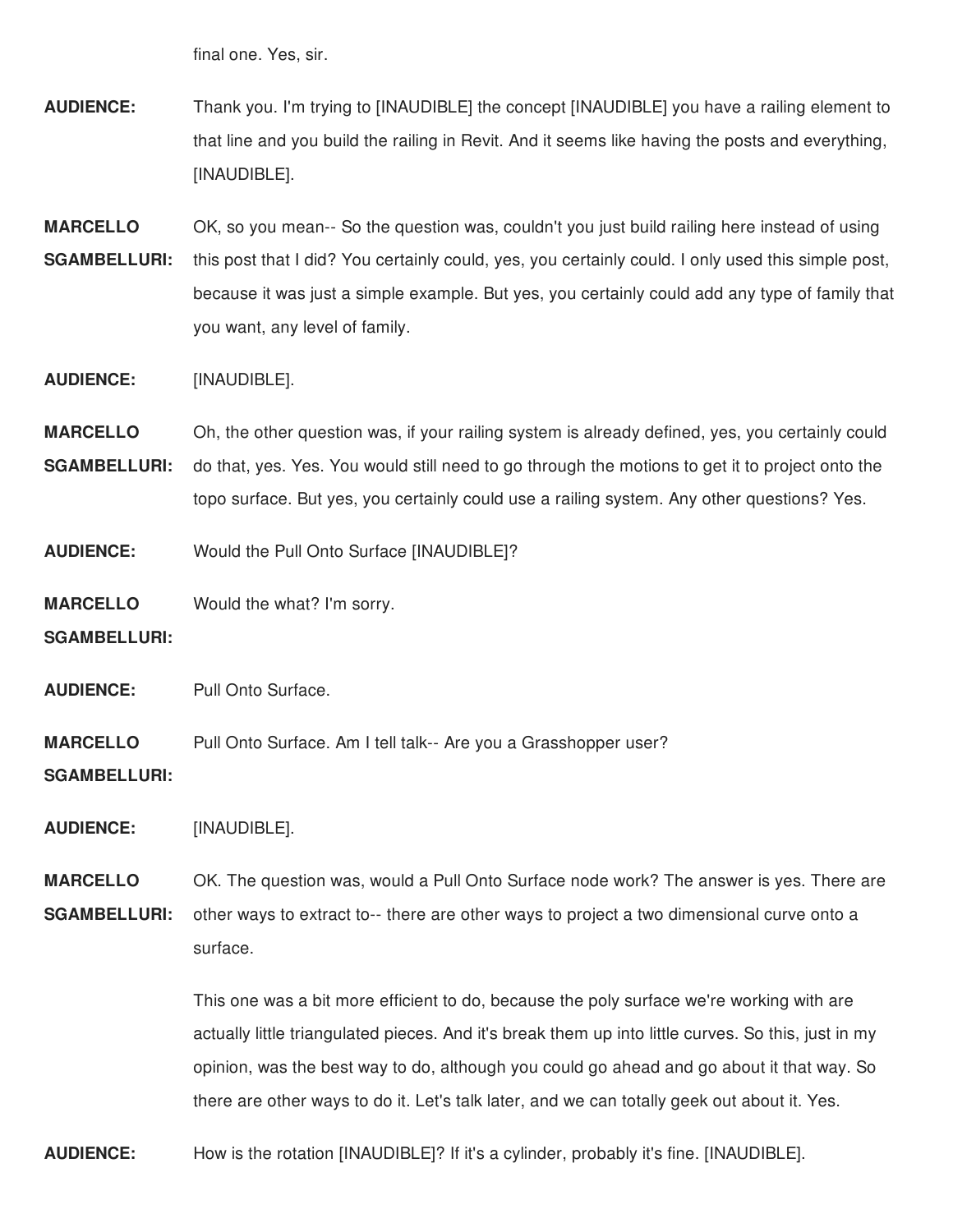**MARCELLO SGAMBELLURI:** OK, good question. I should have-- Good question, and then we'll move on. The question was, what about the-- You know, that's really hard to see. I apologize for that. That's not my fault. These lights are really bright.

> The question was, what about the rotation. Very good question. There is a Family Instance Rotation node inside of Revit. And so you could use that if you wanted these to all align, I don't know, with the Sun angle, or whatever you want.

> There's ways to do that. And me, I just put it by default of, I suppose, zero, but you could certainly change it with that node. And that node is very new. It only came in, I think, this year, Family Instance Rotation. It's awesome.

Oh, we have time. Oh, this is awesome. I'm going to get through all five. I'm so excited. Everybody ready for the last part, act three, end of act three?

How many people-- I don't know where the start with this. I'm so excited. How many people have to work with rooms? Oh, yes. How many people love the fact that they are not three dimensional elements?

So we're going to go through two big steps here. One, we're going to take those 2D rooms, we're going to turn them into three dimensional objects, so we can visualize them. Then we're going to take those 3D rooms, and we're going to put them back in the Revit, and you can do whatever you want with them. But in this case, we can create stacking diagrams.

Does anyone have to create preliminary stacking diagrams in Revit? A few of you? How do you do right now? You build masses, right, manual. I'm going to show you how to do that.

So there's two things you can get out of this-- one, changing rooms to 3D, two, creating stacking diagrams. And if you don't do it in your office, show someone who does who needs to know it. OK, here we go. So let's Open, we'll make this quick. Cool, I'm so glad I get to do this.

I set quite a bit of this up for you already. What we have are a series of levels that represent a building. This would be like the ground floor-- and, boy, that's a horrible scale. So basically, these are separate rooms, basically layouts that you would be doing. This is parking, or interior. You have ventilation, retail, all that kind of stuff.

Also these are color-coded. This one's red in this planting and so on. So you can do this for preliminary studies or even if you're right in the middle of your project. This would be your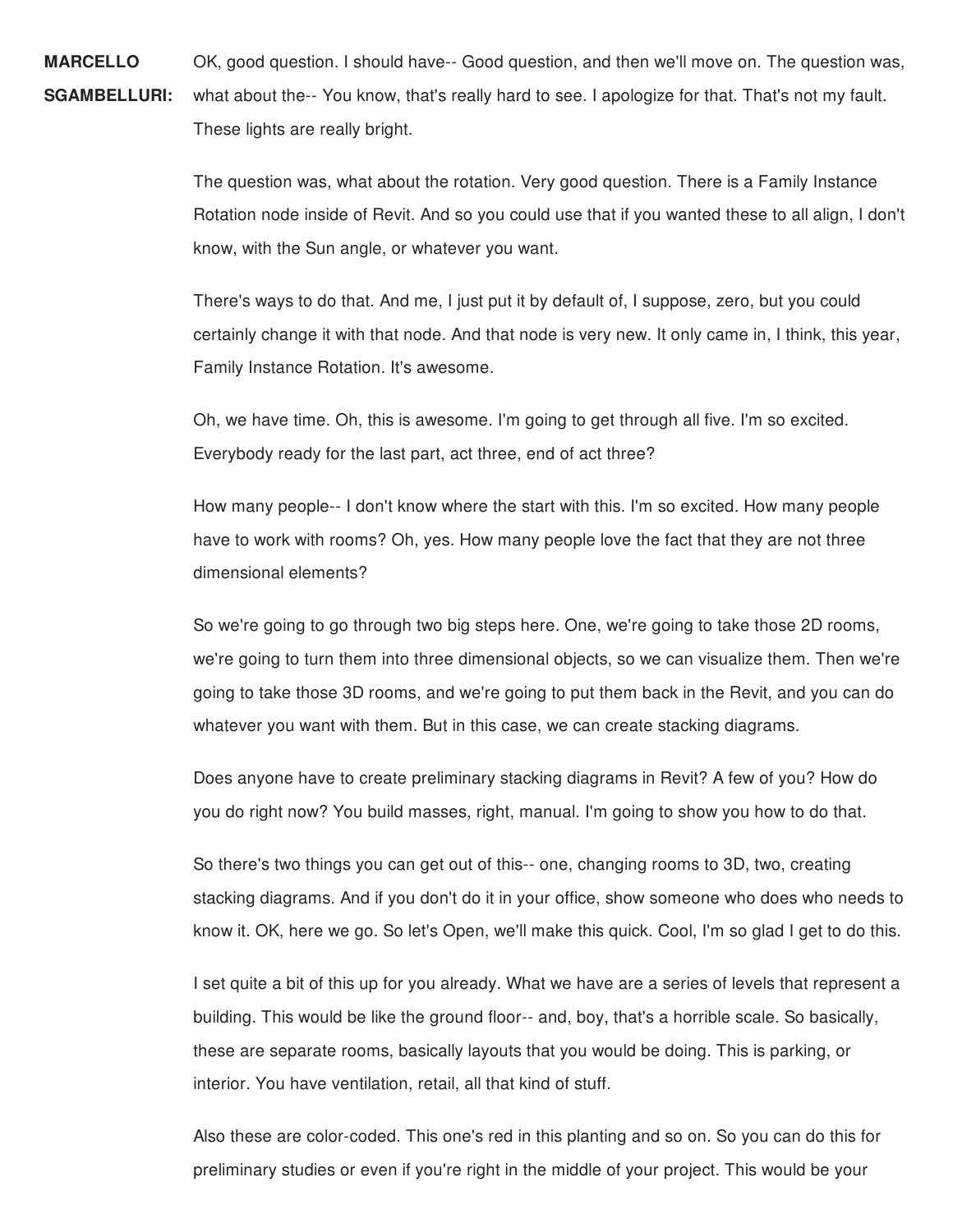conference space and so on and level two. You have these all stacked up-- conference space and so on.

So I'm going to show you how to actually extract this data and turn it into 3D elements in Revit. And it's very similar to what we've been doing in the past. So the first thing you have to do is you got to use start a new Dynamo definition. And then you want to be able to select all the rooms out of Revit. And in order to do that, you want to Select by Category.

So we'll go ahead and go Rooms, right here. Don't worry, we'll get in time Rooms. And then we say, All Elements of Category. We pull all the rooms.

Now, do you notice you don't see anything in 3D? Why don't you see anything in 3D? Because rooms aren't 3D, right? Yeah, what a mess. But anyway, we're better than that, right? We're going to make them 3D.

So then what we do is we pull all the rooms. Then all we need to do-- do you remember, if you want to visualize something, you want to change anything into Dynamo Geometry, you go ahead and go here to Geometry.

And then under Geometry-- oh, wait. No, I'm in the wrong spot, am I? Revit, and then Element, and then under Element, Element again. And then you can pull the Geometry. Or you can actually pull-- we know that rooms are actually made of solids.

So I'll fire this up. And this one's beautiful, because when you run this, Dynamo will actually interpret all of your rooms based on the heights you give them. And it will turn them into Dynamo solids.

How cool is that? That's awesome, right? Yeah, pretty cool, huh? So you can start to visualize your rooms inside of Revit.

You can take it a step further. Now, this is only Revit Geometry, isn't it? There's a brand new node on the block. And it's something beautiful. Let me show it to you.

It's called DirectShape. DirectShape allows you to take Dynamo Geometry that you have created very meticulously and stick it back into Revit in any category that you want. It's cool. So all you do is type in DirectShape. OK, DirectShape, it's here somewhere. DirectShape, here it is, by Geometry.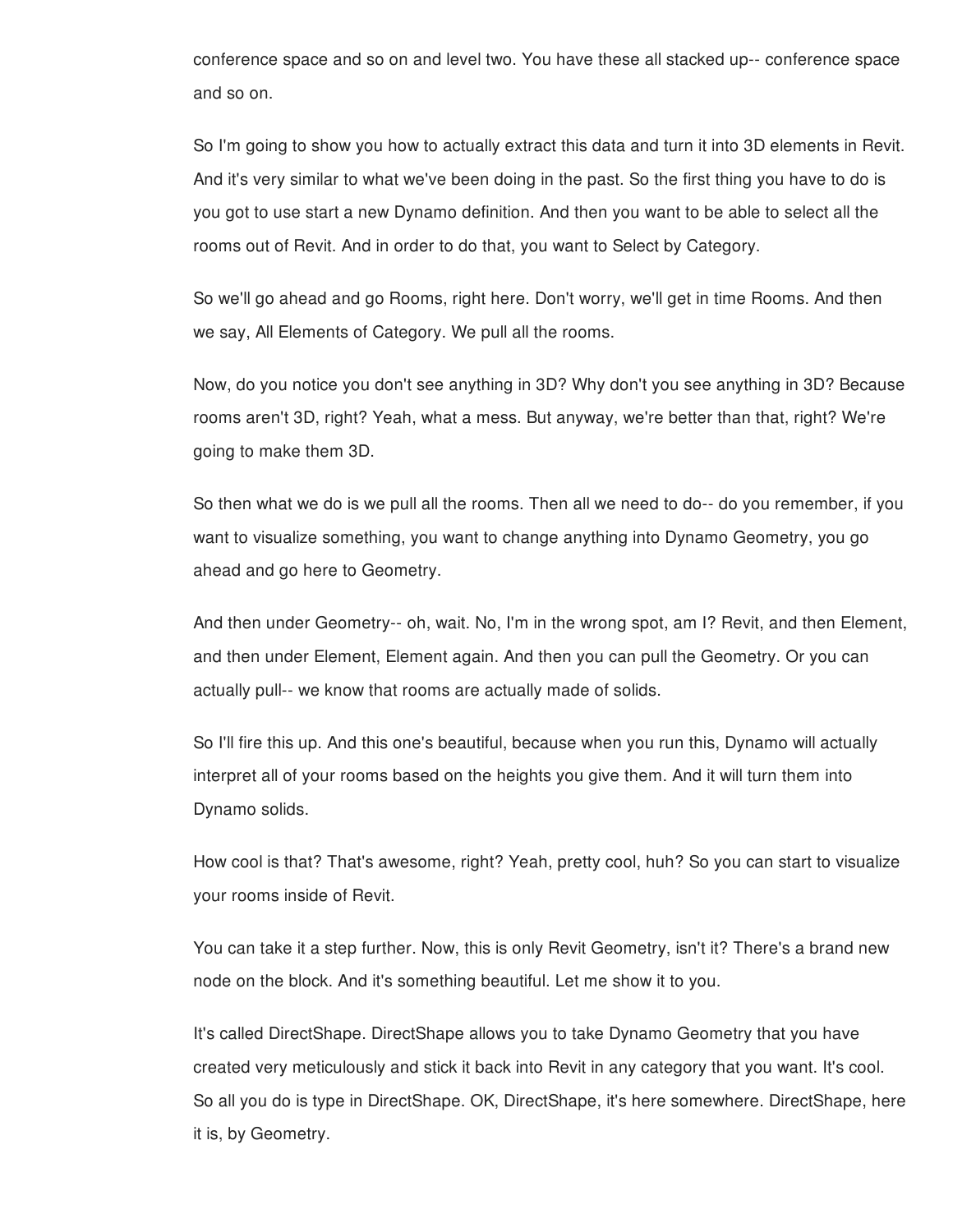Don't worry, we'll end on time. Here we go. So you just feed in the Geometry. The Category, we'll make it a Room Category. And the Materials, in the Materials, what you can do with Materials is, there's actually-- I actually preset all the materials to have the same name as the room name. But you don't have to necessarily do that.

There's an element called-- there's a node called Material By Name. If you feed in the-- OK, actually, we got to pull the name. So we got to go here to Get Parameter. We got to feed in this one. And then we got to say, Get The Name, like this.

So name of-- whoops. So this is all Name of the Room. Here we go. And then we feed that in. We should get the room names. OK, good. And then we feed that into the Material name. I'll Run it again, make sure we get all the materials too. Don't crash on me.

Come on now. Oh, you're going to crash on me. Oh, here we go. OK, cool. That's why. Didn't have it in there.

And then all we do is feed the-- wasn't working. OK, let's just run default for now. And then if Material-- if this is unnamed, it'll send the geometry back into Revit. But you could color code this. And this is in the handout. I'm not sure why that Material node wasn't working, but I want to get this geometry back in.

So the DirectShape takes any geometry, any category, and puts it in there. So as it chews on this, let me tell you how powerful that is. What if you built a road that follows topography in Dynamo and then you wanted to take that solid and put it back into Revit? With DirectShape- once it stops chewing-- DirectShape will actually place it in any category. So if you want to put a, road, you can actually place it into the Road category that was always this mysterious thing that no one really ever knew about.

So did it work? Oh it did, but it gave me a funny material, didn't it? I got one minute. I got 58 seconds. OK, let's see if I can do this. Let's see.

The Material, if you don't set the Materials just right, it'll put it on this funny default Dynamo one. I'm not sure why. Here it is. But the handout will show you how to actually change the colors and all that. But we won't go through that now. So we can do that.

See, and it actually sends it right back in. And then you've got a 3D stacking diagram. Well, this one is not color-coded, but do you see? You actually have these inside of Revit now, and you have 3D rooms inside of Revit. How cool is that? Pretty awesome, huh?